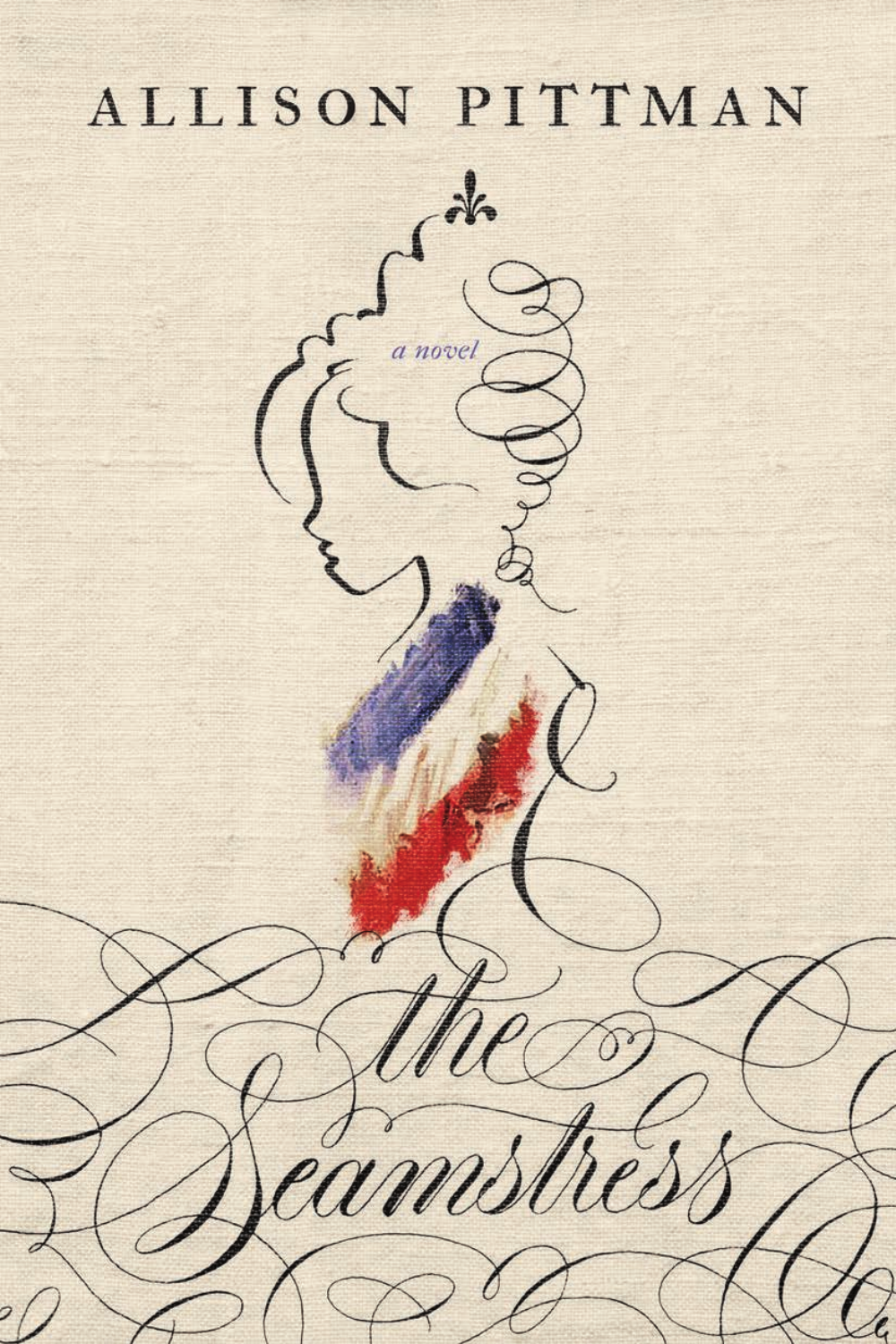## Praise for novels by Allison Pittman

## *The Seamstress*

"Allison Pittman has taken a minor but memorable Dickens character and created a whole world for her, thoroughly researched and beautifully detailed. The seamstress's rags-toriches-to-rags story is an endlessly fascinating and touching one. You'll find yourself caring deeply not just about her, but also about everyone she cares for."

**GINA DALFONZO,** founder and editor of Dickensblog

"I finished reading *The Seamstress* three days ago and can't stop thinking about it. Well-drawn characters inspired by Dickens's *A Tale of Two Cities*, and exquisite writing in the spirit of Victor Hugo's *Les Misérables*, combine in Pittman's latest novel of life and faith amid the upheaval of the French Revolution. Researched in great detail, a brilliant and ingenious work, not to be missed."

**CATHY GOHLKE,** Christy Award–winning author of *Until We Find Home* and *Secrets She Kept*

"Destined to be a classic in its own right, *The Seamstress* is everything I love about historical fiction. The robust characters not only interact with real and pivotal events, but they embody the attitudes of the day in ways that are accessible for the modern reader. Pittman's power of language drew me deep into revolutionary France, and her accurate and sensitive portrayal of the turmoil earned my undying respect. *The Seamstress* is an intricate tapestry hemmed in truth and grace. A masterpiece."

**JOCELYN GREEN,** Christy Award–winning author of *A Refuge Assured*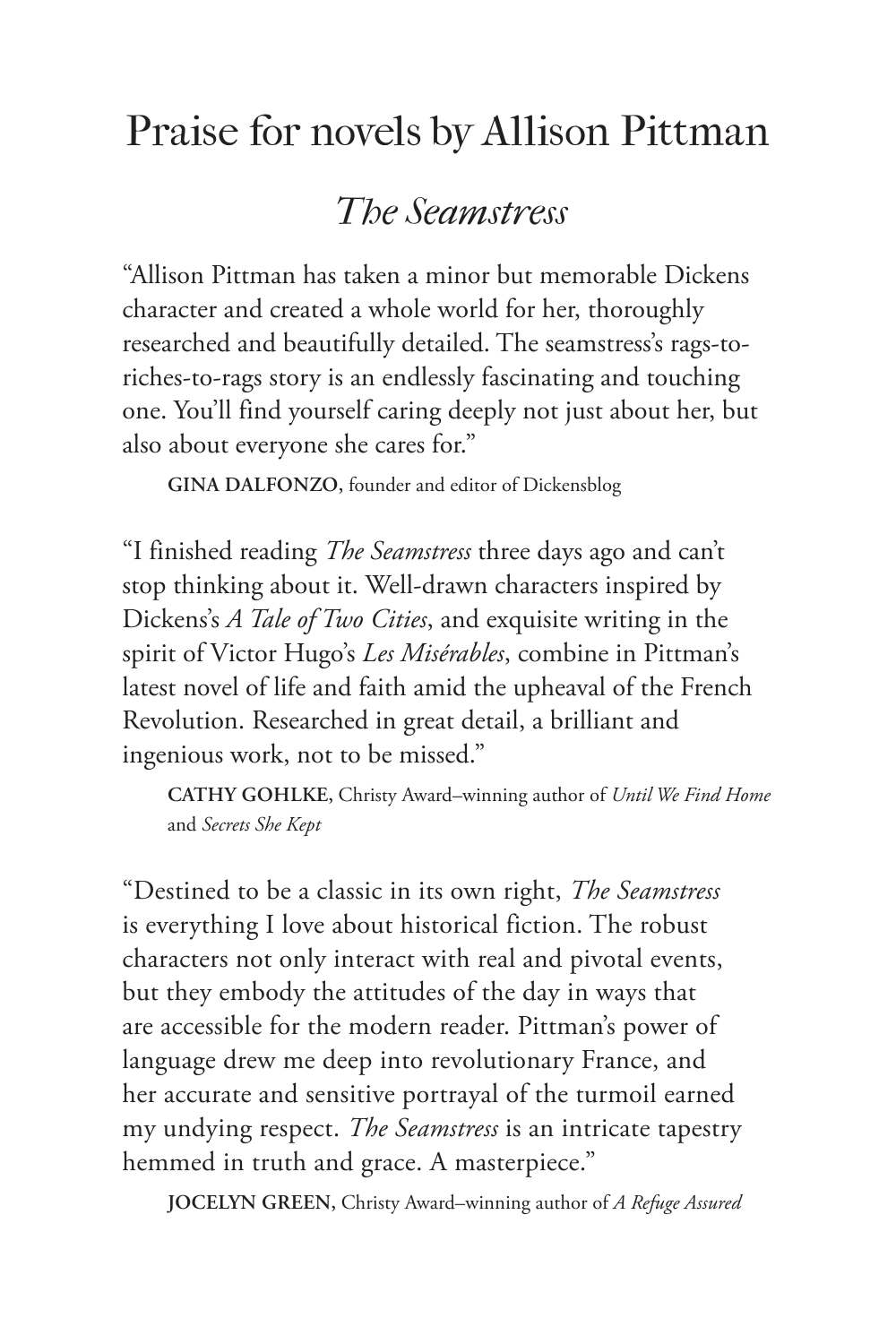"Set amid the tumultuous French Revolution, *The Seamstress* is unabashedly profound and yet crafted with such care that I relished every heartrending word until the very last one. Through the lives of vibrant and genuine characters, notes of love, faith, and loyalty rise from its pages—all striking with one unanimous chord of *courage*. Allison Pittman has woven a novel that fortifies the spirit brick by brick so that as a nation is broken and transformed, so takes new shape yet another landscape: the reader's heart. *The Seamstress* is an absolute masterpiece with all the makings of a classic, and is one of the finest novels I have ever read."

**JOANNE BISCHOF,** Christy and Carol Award–winning author of *Sons of Blackbird Mountain*

"In *The Seamstress*, Allison Pittman has given us a novel of revolutionary France sweeping in its scope, a story of hope and despair, strength and frailty, courage and cowardice seamlessly stitched. With its pages filled with characters who will haunt the heart long after the last is turned, it is a story hemmed in triumph—of the human spirit in the midst of national chaos, but even more of Christ's infinite love, transcending ideology, reaching alike into palaces and poverty. I finished this novel with a holy hush in my soul."

**LORI BENTON,** author of *Burning Sky* and *Many Sparrows*

"In the midst of revolution and royalty, Pittman weaves a captivating tale of two cousins whose humble beginnings birth remarkable journeys. A beautiful, rich tale of love, loss, and amazing faith, *The Seamstress* is a book that haunts, satisfies, and inspires all at once. I loved this book!"

**HEIDI CHIAVAROLI,** author of *Freedom's Ring* and *The Hidden Side*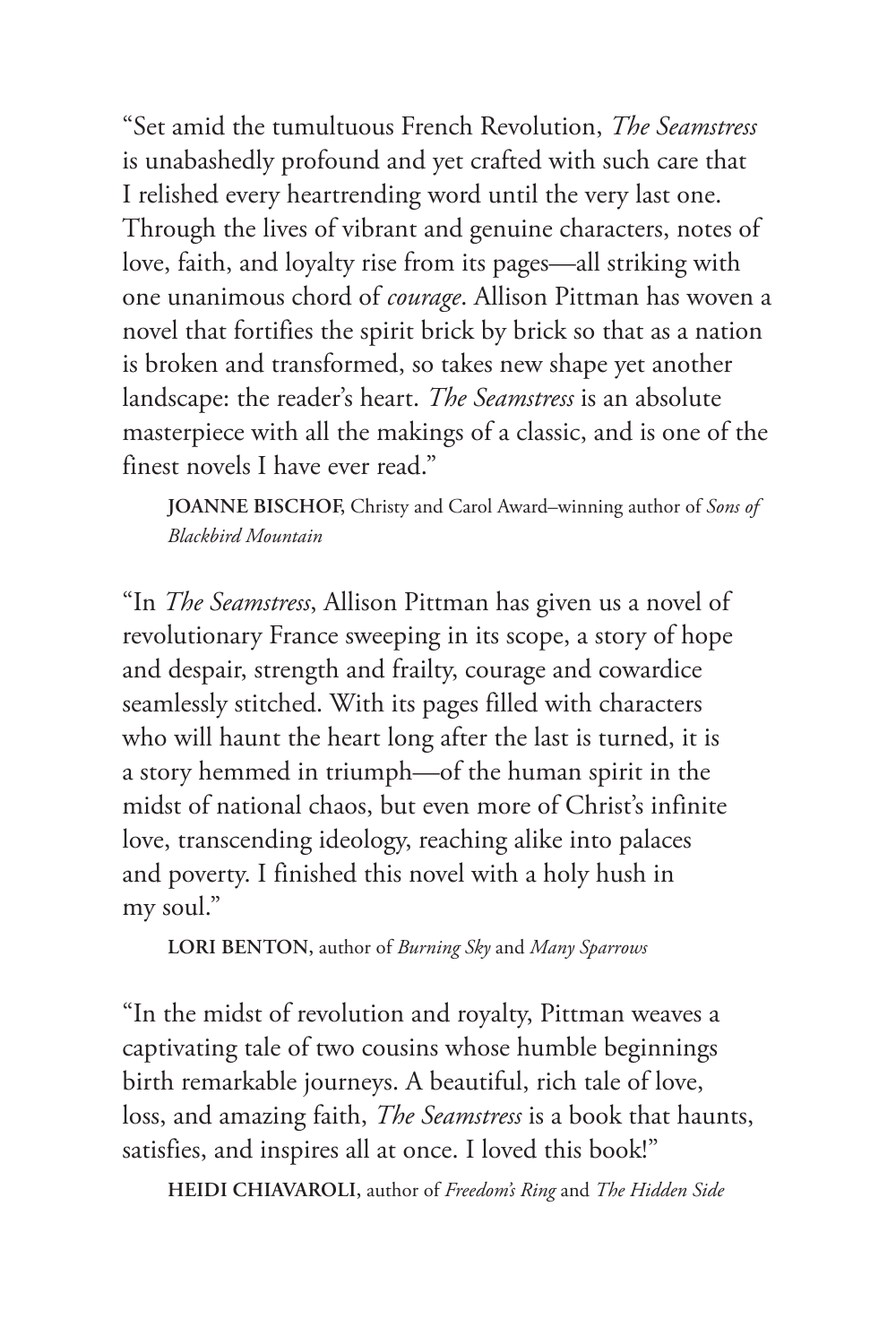"*The Seamstress* is a study in nostalgia: carefully evoking a classic while establishing itself as a classic in its own right. Deftly and intelligently nodding to its magnanimous source material, *A Tale of Two Cities*, it remains confident as its own entity. Appealing equally to Dickensian readers and the uninitiated, *The Seamstress* is a lush, moving, and brilliantly sewn world. The thinking reader's inspirational read, it is at once rich, beguiling, and accessibly readable. Its aftertaste will spoil you for any other story for a long, long while."

**RACHEL McMILLAN,** author of the Van Buren and DeLuca series

## *Loving Luther*

"Accessible writing infused with romantic tension creates a provocative and heartwarming read."

*LIBRARY JOURNAL*

"*Loving Luther* is a sophisticated, provocative novel . . . with depth, and it is unexpectedly touching."

*FOREWORD* **MAGAZINE**

"Pittman pens an exquisite tale based on the limited historical sources about Katharina von Bora, capturing the emotions of a nun grappling with the idea of bondage to the church versus a new and unfamiliar freedom in faith."

*BOOKLIST*

"Although Pittman's previous novels have been set in the United States, she feels quite at home in 16th-century Wittenberg. This novel should be of interest not only to readers of Christian fiction, but to readers of general historical fiction as well."

**HISTORICAL NOVEL SOCIETY REVIEWS**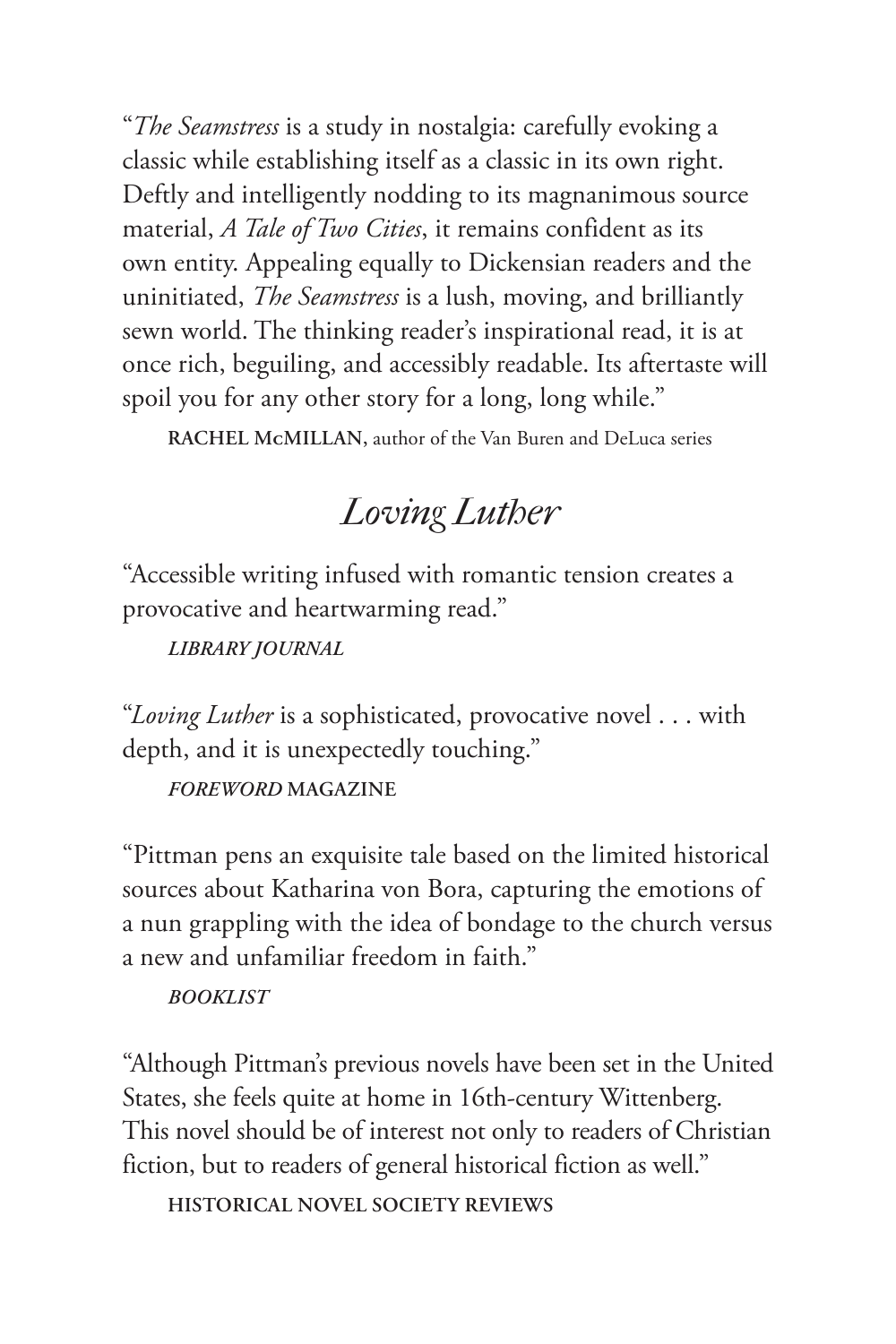"*Loving Luther* showcases author Allison Pittman's genuine flair for compelling and memorable storytelling."

**MIDWEST BOOK REVIEW**

## *On Shifting Sand*

"Pittman manages to . . . satisfy readers' thirst for drama, deceit, and deliverance."

*BOOKLIST*

"Demonstrating her versatility as a novelist, Pittman has written a moving tale of temptation, surrender, guilt, and redemption."

*LIBRARY JOURNAL*

"Pittman effectively contrasts the repercussions of forgiveness when it is withheld and granted."

*PUBLISHERS WEEKLY*

"Pittman makes a departure from her usual genre with an elegantly written novel. . . . The tale is so well told it will stay with you."

*ROMANTIC TIMES*

## *The Roaring Twenties Series*

"Deftly intertwining the 1920s plotline with diary entries, Pittman's third series outing is filled with family drama, suspense, and enough twists and turns to keep readers engrossed until the very end. This tale of truth and forgiveness will attract fans of Francine Rivers, Rosamunde Pilcher, and those who enjoy family sagas."

*LIBRARY JOURNAL* on *All for a Sister*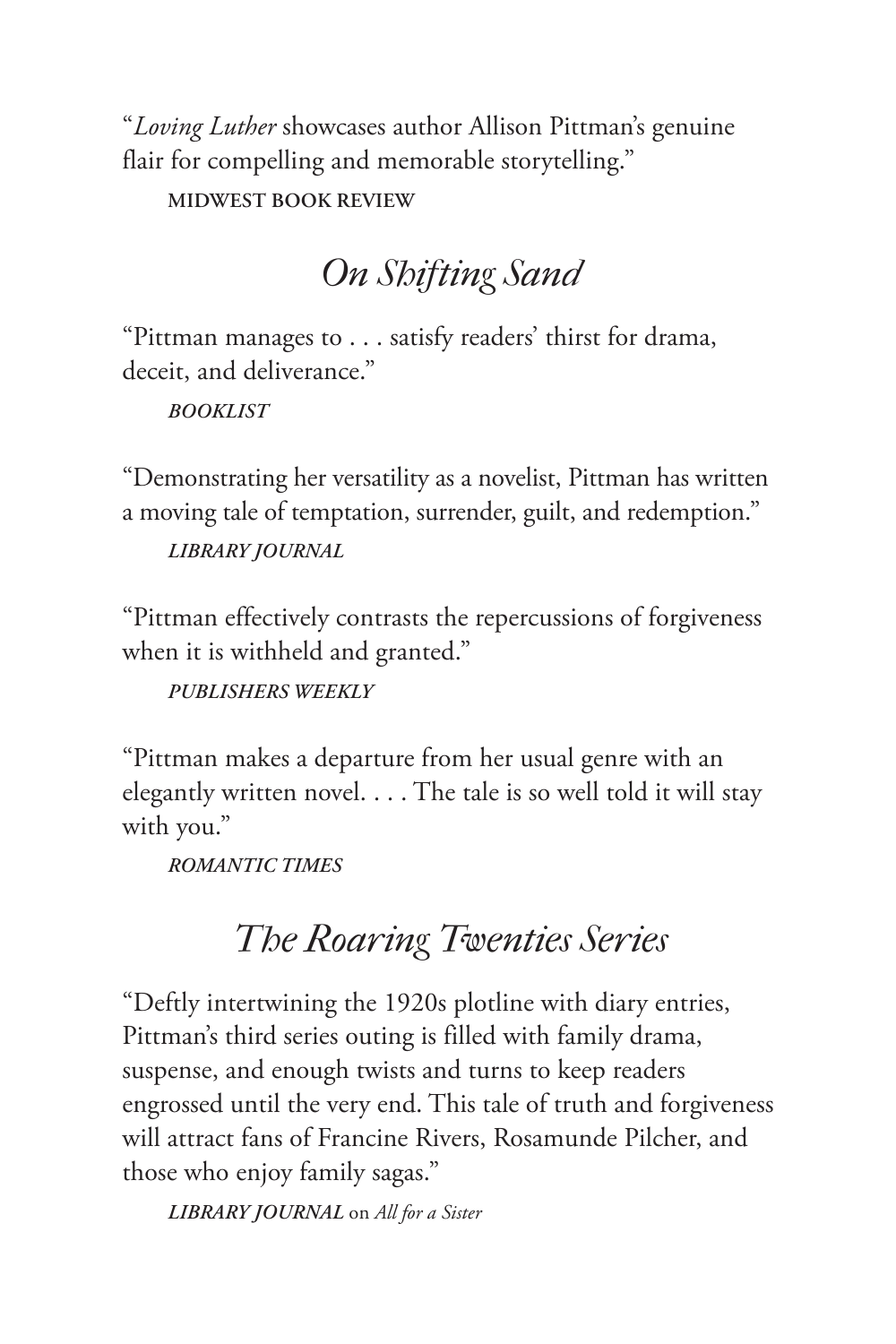"Pittman handily captures the societal extremes during the Jazz Age, and her focus on the roles of women, from demure traditionalists to the influential McPherson and the 'modern' woman, adds a nuanced level of conflict to this entertaining novel."

*BOOKLIST* on *All for a Story*

"Pittman skillfully paints the complete picture of this bold female character. Readers of inspirational fiction will be stirred as this story of longing unfolds, revealing testimony to true contentment."

*BOOKLIST* on *All for a Song*

"Mesmerizing. . . . Allison Pittman's latest novel is a delight to read, having been woven together with beautiful narrative, stirring faith, and characters you will connect with. . . . *All for a Song* is a book that will not only entertain you, but will leave you thinking about why we make the choices we do, and even how we use the gifts God has given us. I award this book my highest recommendation, and a rating of 5 out of 5 stars."

**CHRISTIAN FICTION ADDICT** on *All for a Song*

"*All for a Song* proves Allison Pittman is not only one of the most talented and literary writers in the CBA but also an author with a tremendous writing range. Never afraid to confront subjects that have a bit of edge, Pittman sets the coming-of-age story of innocent Dorothy Lynn against the Evangelical fervor strummed up by charismatic speaker Aimee Semple McPherson. The result is an engaging and unique experience that reads like a breath of fresh air in a market filled with many similar historically influenced tales."

**NOVEL CROSSING** on *All for a Song*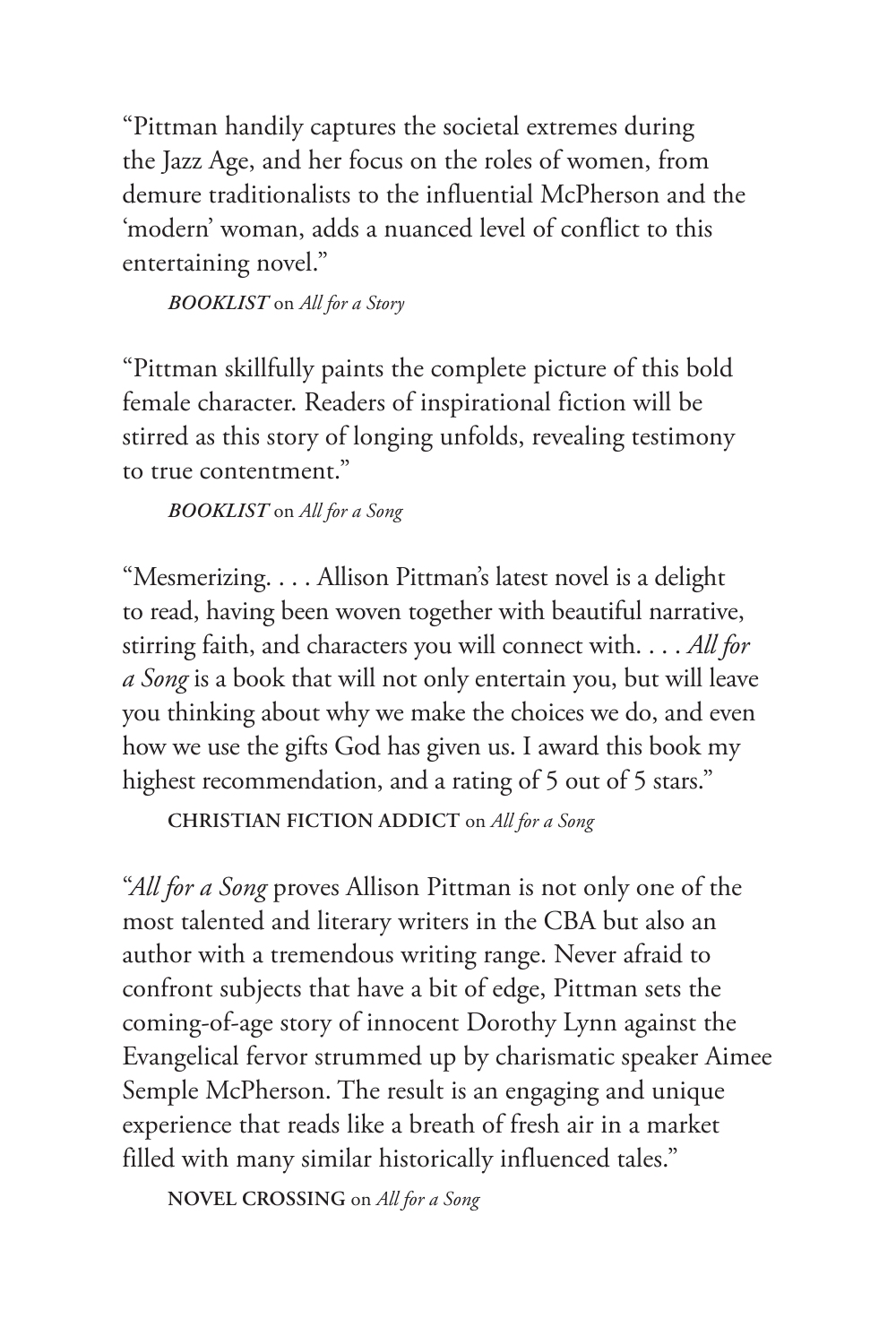## *The Sister Wife Series*

"Once again Pittman tells an engaging story in which the characters are moved to examine their faith and make difficult decisions. Readers who enjoy CF dealing with family relationships and crises of faith will appreciate it."

*LIBRARY JOURNAL* on *For Time and Eternity*

"In the second book of the Sister Wife series (*Forsaking All Others*), the characters are unforgettable. Pittman pulls the reader into her stories and gives them a glimpse of the values the Mormons believe in."

*ROMANTIC TIMES***,** 4½ stars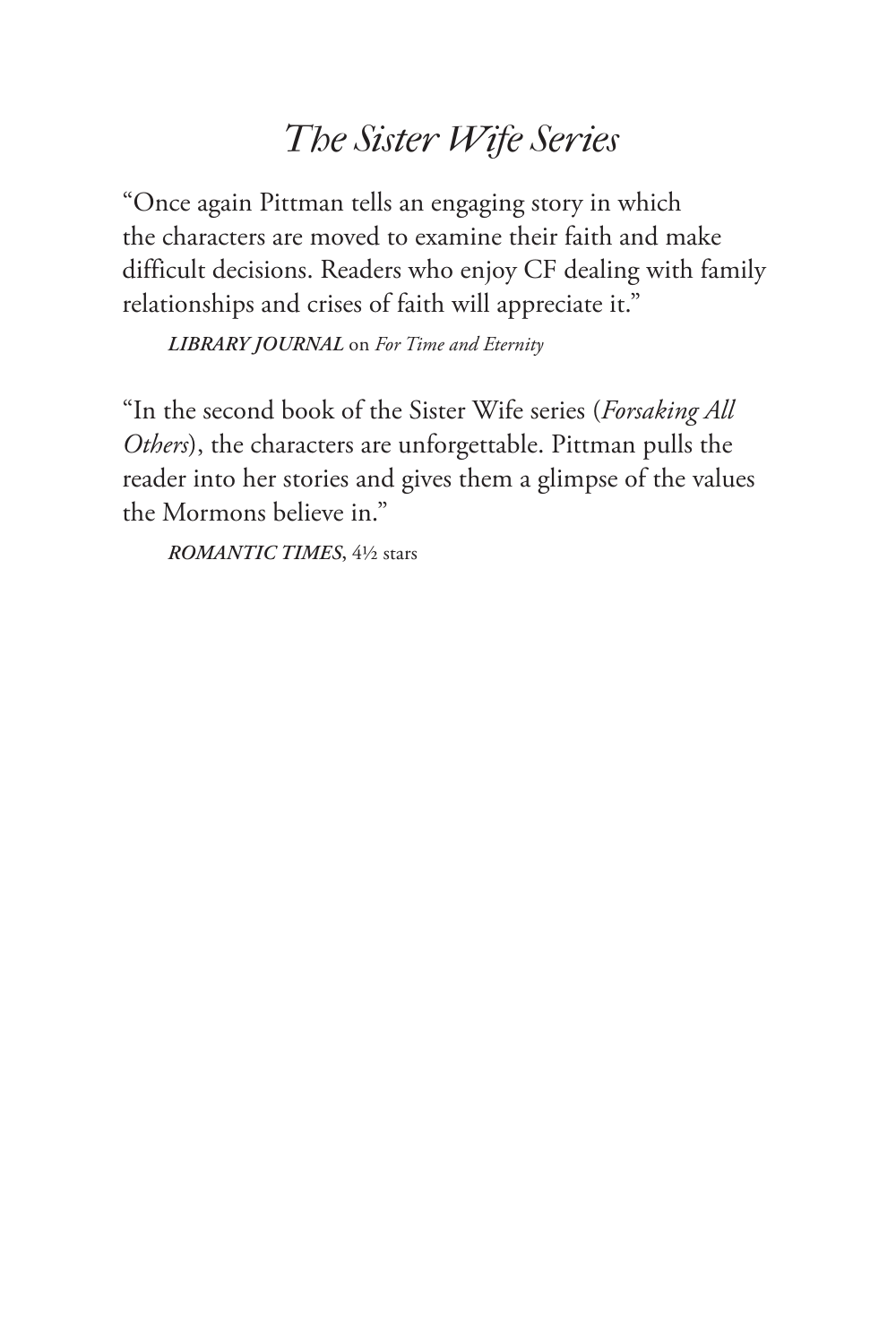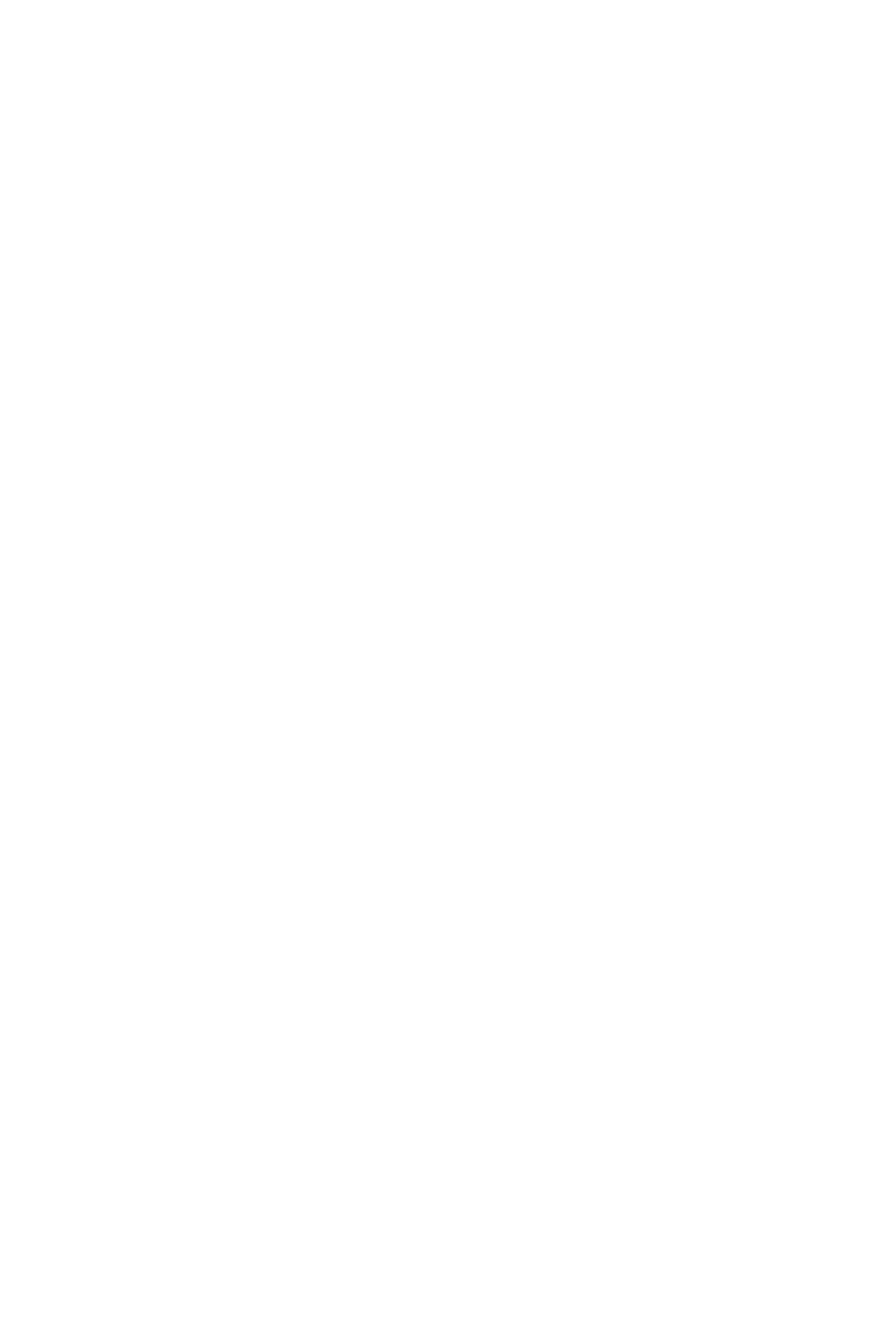

# allison pittman



*Tyndale House Publishers, Inc. Carol Stream, Illinois*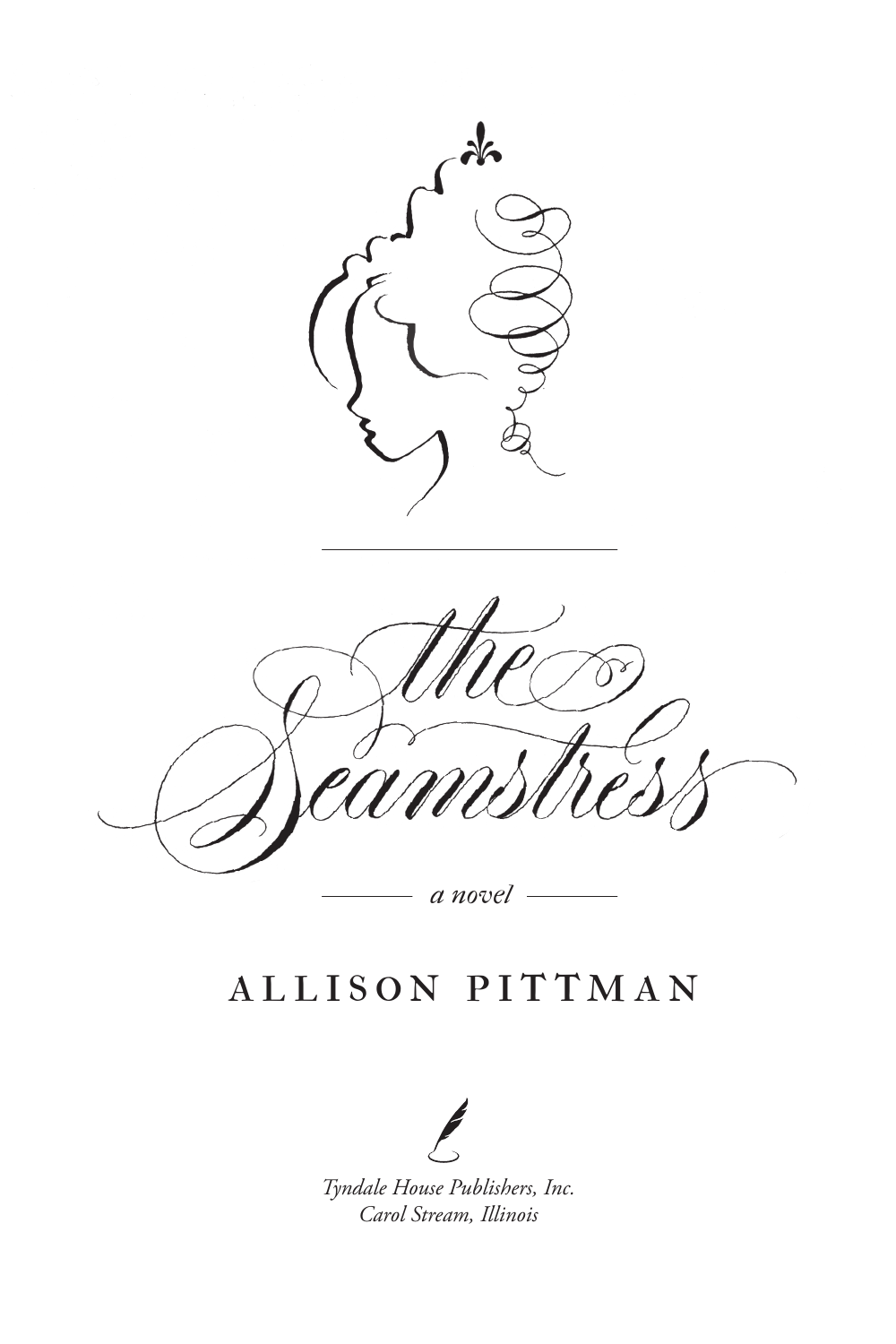Visit Tyndale online at www.tyndale.com.

Visit Allison Pittman at www.allisonkpittman.com.

*TYNDALE* and Tyndale's quill logo are registered trademarks of Tyndale House Publishers, Inc.

*The Seamstress*

Copyright © 2019 by Allison Pittman. All rights reserved.

Cover illustration of woman and flourishes by Jonathan Phelps. Copyright © Tyndale House Publishers, Inc. All rights reserved.

Cover photograph of linen texture copyright © Katsumi Murouchi/Getty Images. All rights reserved.

Author photo by Abigail Hyde August, copyright © 2016. All rights reserved.

Designed by Jennifer Phelps

Edited by Kathryn S. Olson

Published in association with William K. Jensen Literary Agency, 119 Bampton Court, Eugene, Oregon 97404.

Unless otherwise indicated, all Scripture quotations are taken from the *Holy Bible*, King James Version.

Scripture quotations marked NIV are taken from the Holy Bible, *New International Version*, Scripture quotations marked NIV are taken from the Holy Bible, *New International Version*,®<br>*NIV*.® Copyright © 1973, 1978, 1984, 2011 by Biblica, Inc.® Used by permission. All rights reserved worldwide.

*The Seamstress* is a work of fiction. Where real people, events, establishments, organizations, or locales appear, they are used fictitiously. All other elements of the novel are drawn from the author's imagination.

For information about special discounts for bulk purchases, please contact Tyndale House Publishers at csresponse@tyndale.com, or call 1-800-323-9400.

#### **Library of Congress Cataloging-in-Publication Data**

Names: Pittman, Allison, author. Title: The seamstress / Allison Pittman. Description: Carol Stream, Illinois : Tyndale House Publishers, Inc., [2019] Identifiers: LCCN 2018027835 | ISBN 9781414390468 (sc) Subjects: | GSAFD: Christian fiction. Classification: LCC PS3616.I885 S43 2019 | DDC 813/.6—dc23 LC record available at

https://lccn.loc.gov/2018027835

ISBN 978-1-4964-4018-1 (HC)

Printed in the United States of America

25 24 23 22 21 20 19 7 6 5 4 3 2 1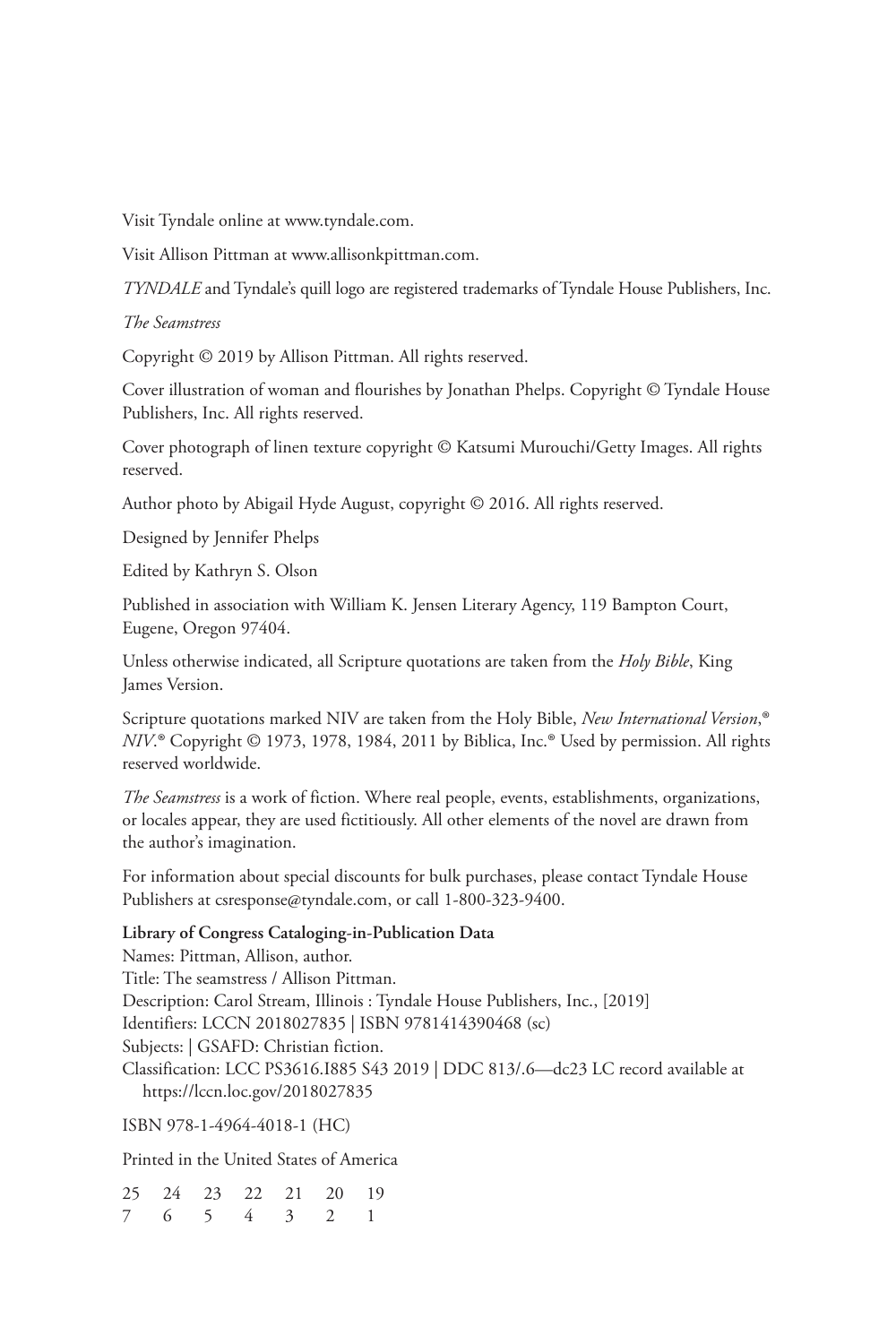#### A Prayer

 $\frac{1}{\sqrt{2}}$ 

*God of heaven, see me now 'Neath stars and moon and darkest cloud. Grant me dreams to sleep in peace, And with the sunrise in the East, Wake me to a glorious day. Father, Son, and Holy Spirit—I pray, Amen.*

### Une Prière

*Dieu des cieux voyez-moi maintenant, Sous les étoiles et la lune et les nuages gris, Accordez-moi le sommeil de rêves tranquilles. Et au lever du soleil à l'est, Réveillez-moi pour voir un jour glorieux. Au nom de Dieu le Père, le Fils, et le Saint-Esprit—je prie, Amen.*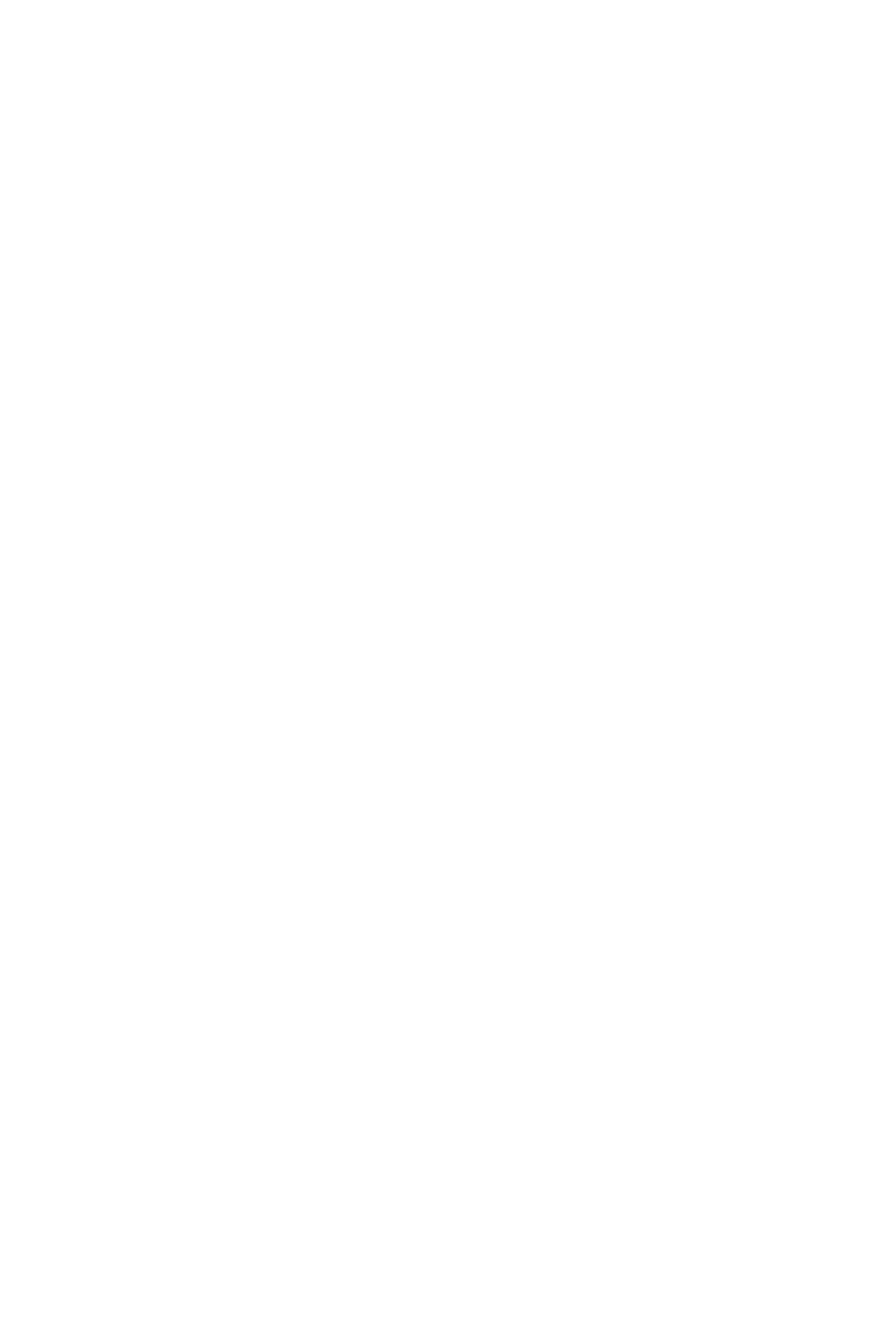$\overline{\phantom{a}}$  \*  $\overline{\phantom{a}}$ 

# PART I

Le Printemps (Spring) 1788

*Dieu des cieux voyez-moi maintenant . . .*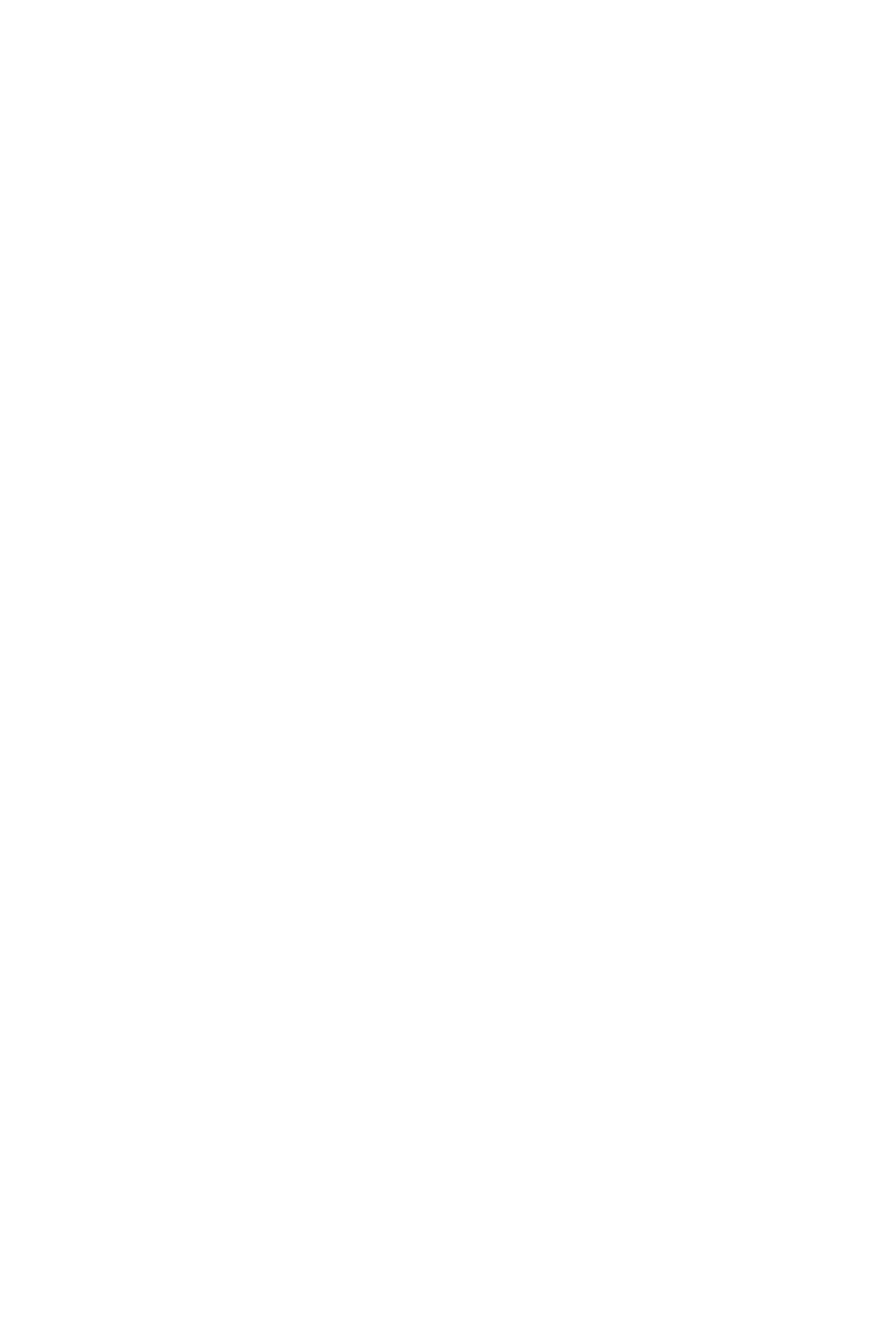#### $\lambda$

# *L'épisode 1*

#### Renée

#### mouton blanc, la vallée

My first and last memories are my cousin Laurette. She wasn't quite three years old when I came into the world, but her arms were sturdy enough to hold me, and my mother never missed an opportunity to thrust me upon her. Laurette's was the breath on my cheek as we slept, curled together on the tiny mat in the corner of our tattered house. She spoke the nightmares away, softened my bread with milk, entertained me for hours on end with a knotted string and games of cat's cradle.

Our mothers were sisters, sharing a house on the fringe of our village— Mouton Blanc, named for the white sheep that produced fine, prized wool. Our family never owned any sheep of their own. We had no farm, no land. Only two rooms and a fire, but subsisted on the prosperity of the town. Laurette and I grew up smelling their roasting meat, and shared tiny portions cooked in stew. We walked through the bustling market square, past baskets overflowing with harvest, watching our mothers trade small coins for the remnants hidden behind the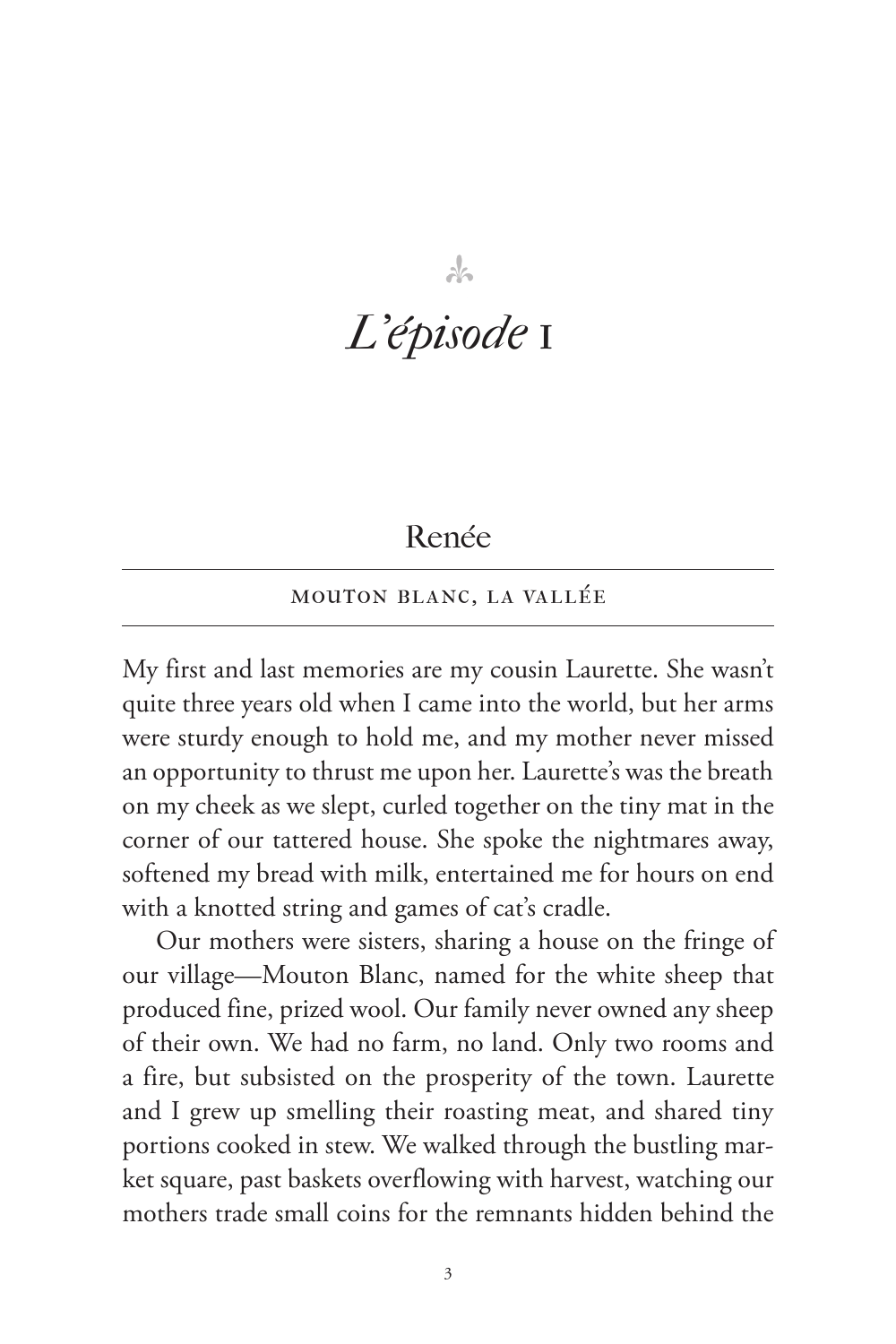merchants. The yeasty smell of the baker's shop meant a fresh, hot loaf of bread, and a crossed bun handed over the counter for the two of us to share, bite by bite.

My father was unknown to me, and if my mother knew his name, she never uttered it. I was given no fanciful tale about a dashing stranger, or a wandering minstrel, or a farmer's son overtaken by desire. I asked once if I could call Laurette's father my own, as we shared the same roof and table, but was delivered a slap to my face that left the mark of my mother's hand for nearly a week. I never asked again. At the time (I was probably six years old) I assumed my mother reacted so harshly because she wouldn't want such a man for my father. My uncle was short-tempered and often drunk, quick to violence and raging. But then, as I grew older, I noticed the way he looked at my mother— she was the more beautiful of the two sisters— and having learned a bit about the workings of men and women, I wondered if I hadn't come close to guessing the truth.

Though our household was never prosperous, it was, for the most part, quiet. Content. Laurette's father worked for different farmers, hiring himself out during the shearing season and throughout the year, mending fences and whatever day labor he could get. Always, it was enough to feed us and allow him nights at the tavern to drink up the rest. Our mothers did village work, too, carding great sacks of wool, teaching both of us the art as soon as our hands were big enough to fit the wooden paddles. Laurette never mastered the skill, but I loved any moment my hands were occupied with creating. Mother would barter old clothes from the rag man, and spend winter evenings cutting and mending, turning women's skirts into boys' breeches and old nightshirts into christening gowns, edged with lace tatted from spinners' scraps.

I was too young to take note of all the changes as they happened. Realization dawned that we had less money. Less food.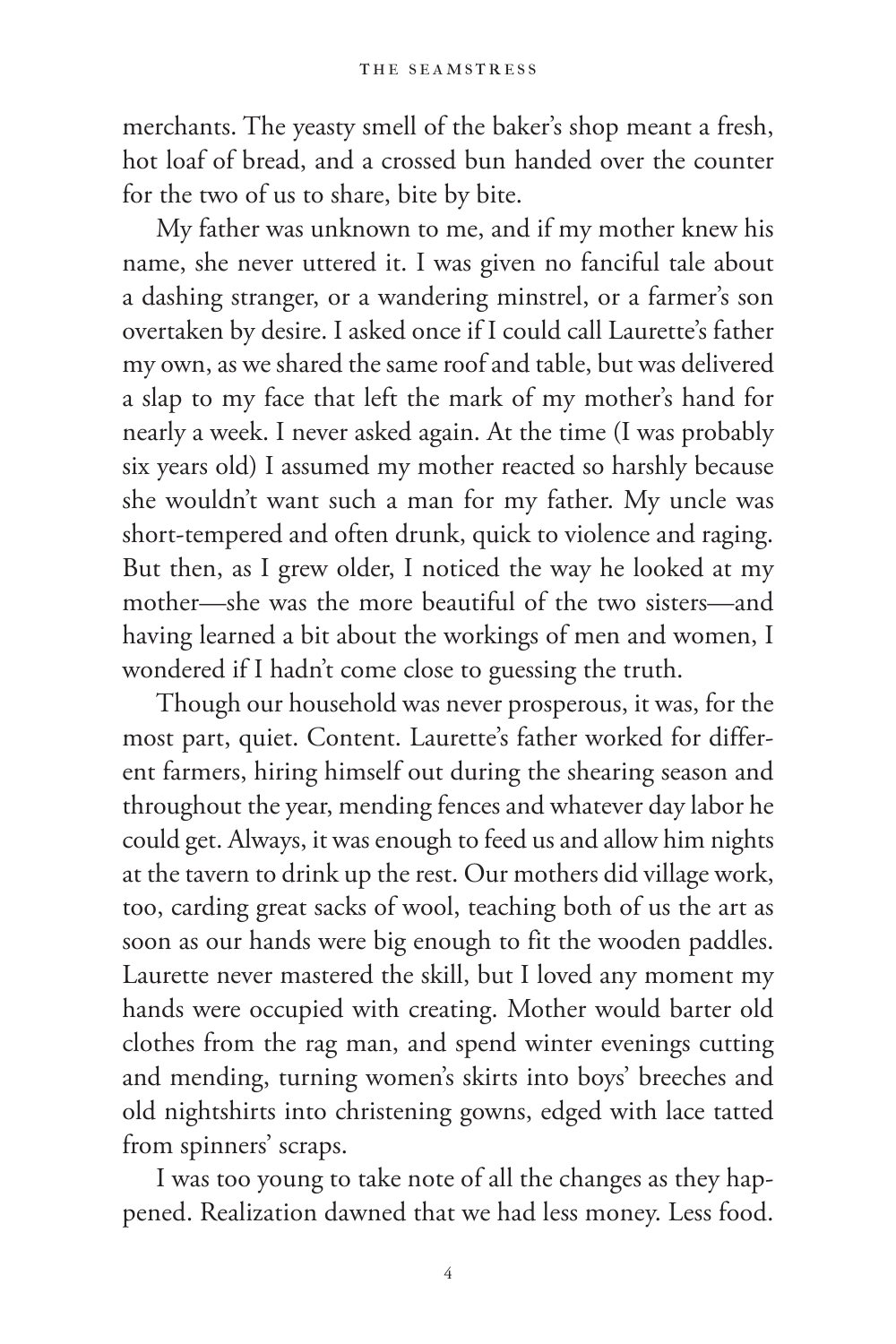Less everything. I understood the years of drought and the toll they took on the local harvests, but I had no concept of the role the king played in the slow death of our town. I didn't know he took good grazing land and gave it to the Church. I didn't know he imposed taxes beyond what my neighbors could pay. Therefore, I didn't understand the hopelessness that would drive Laurette's father to kill her mother in a drunken rage, nor the hanging that left us equally fatherless. Even more, I could not fathom a grief that would cause my mother to simply walk away one night, leaving us equally orphaned. I was ten, Laurette was twelve, and we lived for nearly two months on the scraps of neighbors' charity before anyone else even knew she'd gone.

But Émile Gagnon found us. Rather, we found him. I would guess that his flock still numbered five hundred head at the time, and Laurette hoped we would find work—in his kitchen, in his fields. Winter was coming and we had nothing to fill our bellies or warm our hearth. We'd heard him one day at the inn, Le Cochon Gros, the same place that slaked my uncle's thirst and nourished his anger. Gagnon was lifting a toast to the fine price he'd fetched for his wool, wishing a blessing on the carders and spinners, the weavers and tailors who take the humble offerings of his sheep and make clothing fit for the king.

"Think of it, spun fine and stretched over the queen's legs . . . ," one of his fellow drinkers said, the rest of his comment spoken low and drowned out by raucous laughter.

It was Laurette who approached Gagnon. Looking back now, I realize what a young man he was. Everybody in town spoke of him with such glowing reverence, he might have been a founder. But he was only twenty-two—old enough to laugh at an off-color joke, but young enough to be embarrassed by it. He, too, was an orphan, if a grown man could be called such, having inherited his farm when his parents died in quick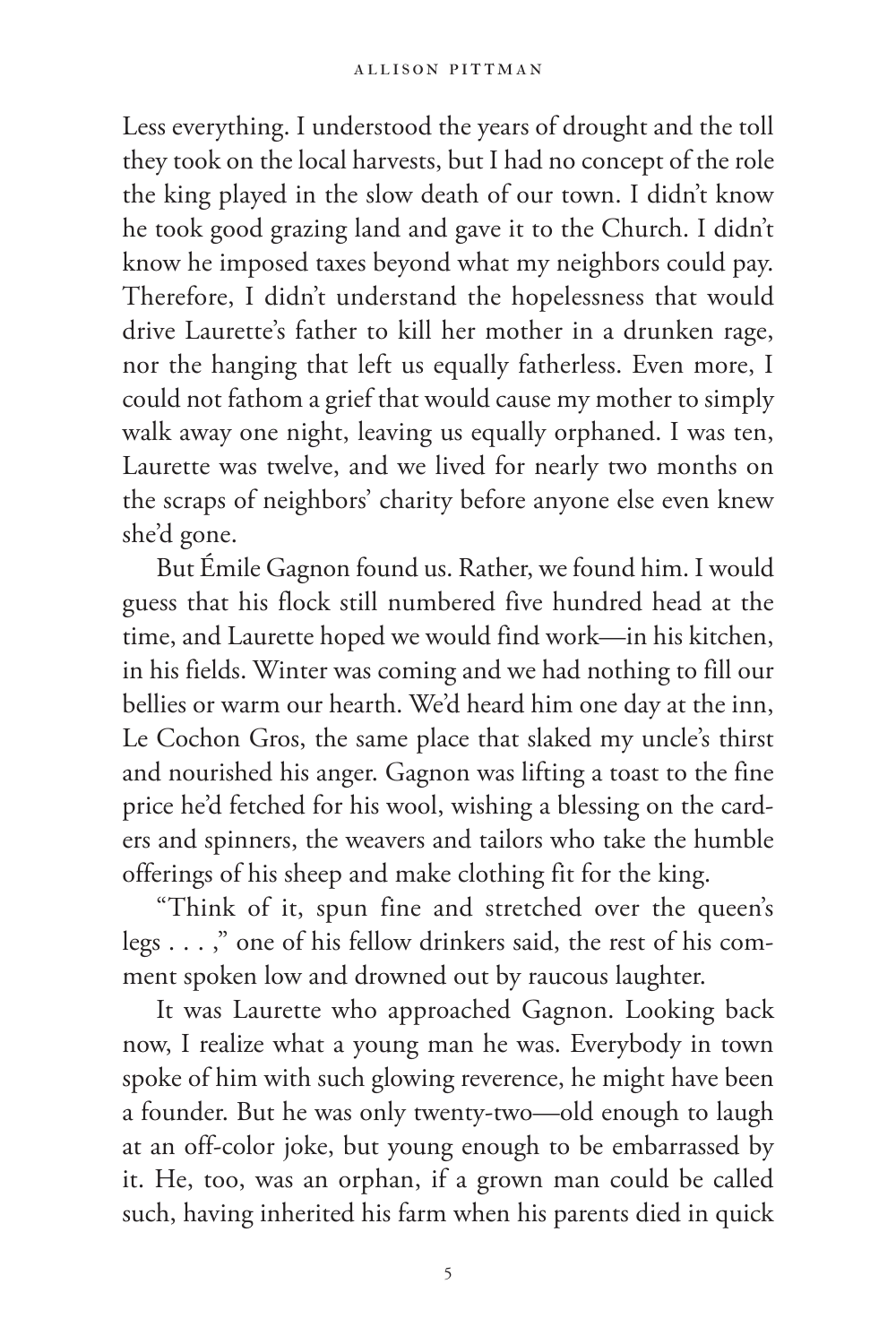succession of a fever. Not a year later, he became a widower, losing his young wife and newborn child within an hour of each other. While some men might have turned bitter in the wake of so much loss, Émile Gagnon grew stronger.

He had turned away, a blush on his cheek, when Laurette walked right up to him.

"It's a fine thing," she said, "to ship everything away and leave nothing for your poor neighbors who are facing a winter with our dresses worn clean through."

That very evening we had a new home in Gagnon's barn. The small one, meant only to house his milk cows and dogs. It smelled of sweet hay and felt warm, with straw-stuffed ticks and feather pillows waiting in the loft. The walls were thick, the roof solid shingles, and while Gagnon said he wouldn't risk the danger of a stove to heat the room as we slept, we had the promise of hot irons during the coldest of winter nights.

For six years we have lived here. His sheep, our sheep, and this spring afternoon, Laurette and I lie next to each other, two shepherdesses stretched out on a carpet of green grass as they graze nearby.

 $\mathcal{N}_{\mathbf{a}}$ 

"Your turn, Renée."

Laurette's voice is slow, the words almost slurred to a stop. I look over to see her arm flung across her eyes, blocking out the piercing sun.

"You're not even looking."

"I trust you." There's a hook of a smile at the corner of her mouth.

"All right." I turn my attention back to the vast sky above, dotted with clouds. "I see your rabbit." Pointing, the tip of my finger traces what could be a long, floppy ear. "But I'm afraid he's done for." I rise on one elbow and describe the mass of dark-gray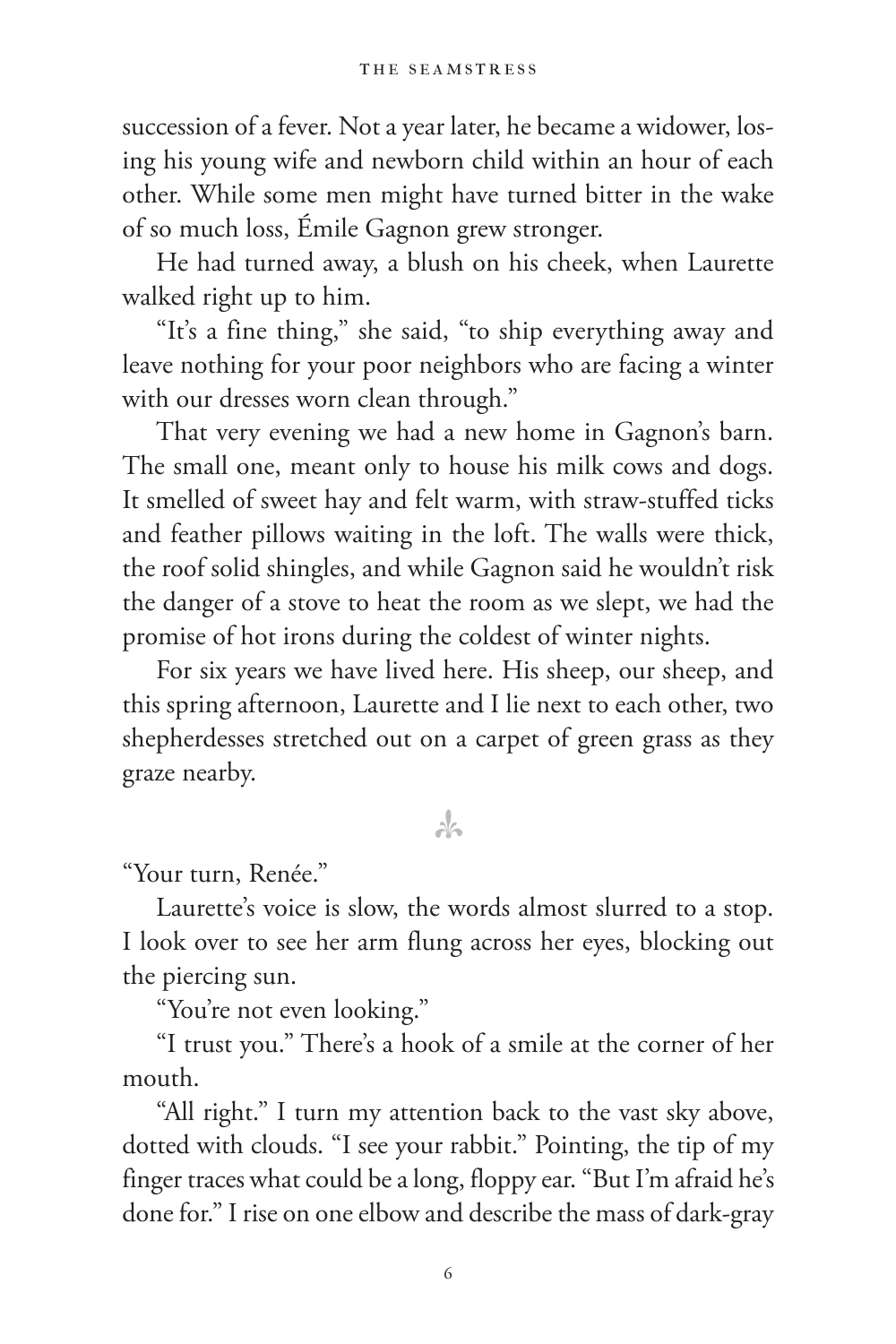clouds newly formed to the east. "Three dogs—or maybe one, like Cerberus."

"Cerberus?" Laurette never did pay as much attention to Gagnon's stories as I did.

"Cerberus, the three-headed dog that guards the gates of the underworld. Your little rabbit doesn't have a chance."

"Let them have it. They're probably hungry. I know I am."

I am, too, but I don't say so. Complaining about hunger is like complaining about being alive. It seems ungrateful, knowing we had our fill of bread and butter early this morning, and would find a good, filling bowl of soup upon our return. In between, we'd shared a flask of water and a boiled egg each.

"If only we could catch it," I say. "We could eat it ourselves, or most of it, anyway. And give the scraps to the dogs. Everyone, happy happy."

She lifts her arm enough to show me one open eye. "Even in fantasy you are practical."

I lie back down. "And even when there's nothing to be done you are lazy." She laughs, short and hearty, and I grin beside her. "Your turn."

*"Non."* She hums the word. "Why waste our time finding stories in the sky when we can drift off and find them in a dream?"

"Because we have to bring the sheep in."

"There's at least an hour before sunset." She settles in for comfort. "Do what you want with your time; I'll do what I want with mine."

Soft snores come within minutes, and I sit up, then stand up, brushing the dry grass from the back of my skirt. Looking out to the east, the same direction where my doglike pack of rain clouds seems to be gathering strength, I can just make out the white, woolly flock grazing on the horizon. More and more the air smells like rain, and I think it's best not to wait. Rain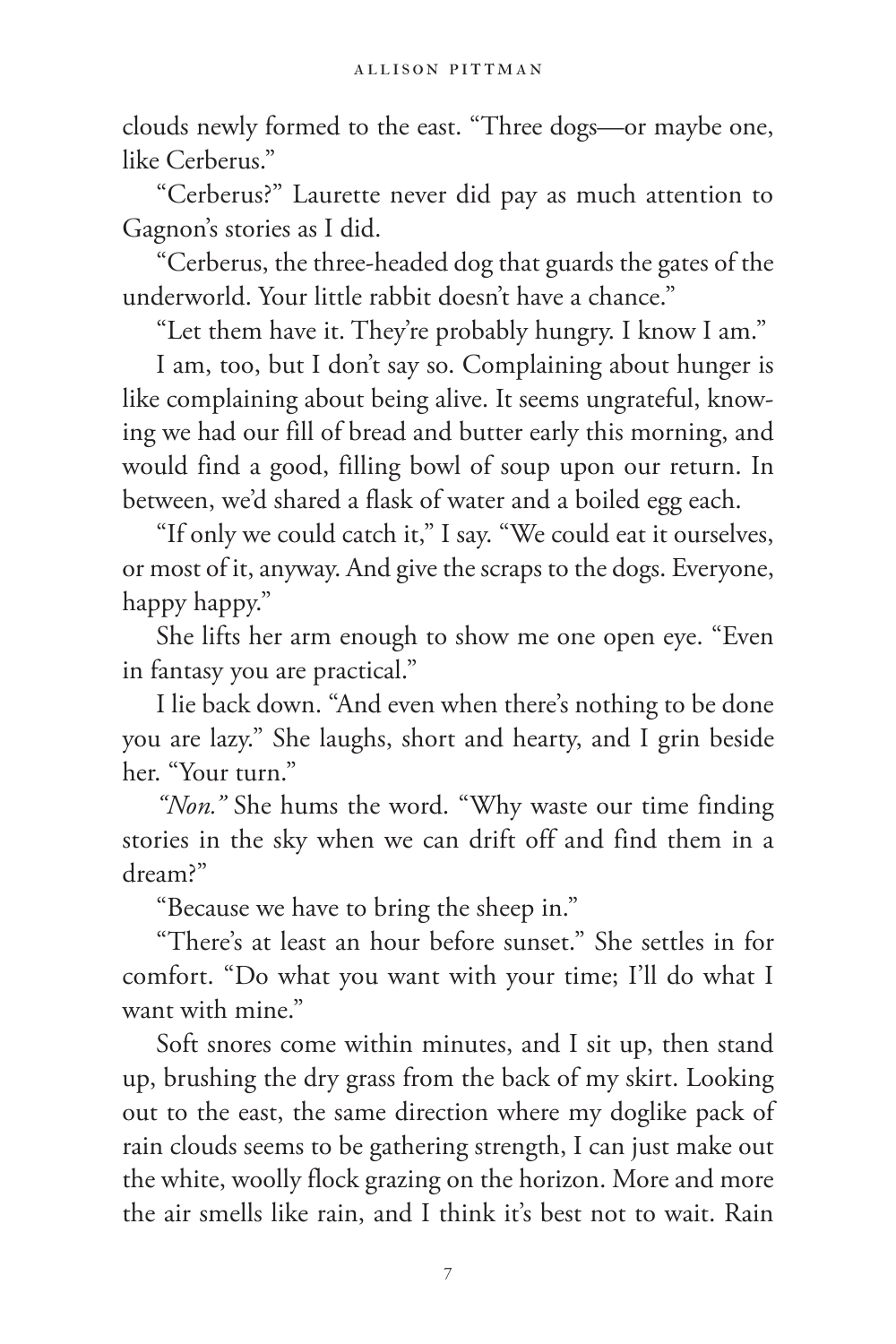makes the sheep sluggish. Given the chance, they would stand still and turn into soggy statues.

Not far, a massive stone offers a better view, and I climb up, my bare feet gripping the smooth surface. Once standing, I bring two fingers to my mouth and whistle a distinct five-note command. Within seconds there is movement on the horizon. Two small, quick forms. Cossette and Copine, the dogs I helped train since their birth, are running in circles around the herd to gather it.

The herd is small now, little more than one hundred, and they move at a purposeful trot. The dogs flank them, taking on a pose that makes them look like two wolves stalking prey rather than beloved companions bringing them to safety. Thus, the sheep obey. I feel a certain pity, knowing that they live in a constant state of fear. Always feeling chased, hunted, watched. Ever alert and uneasy, their rest coming only when they are safely stabled in the yard. Or, better, in the barn, where the dogs sit as sentries outside, out of sight.

"You think they'd learn," I told Gagnon one afternoon when the sheep, grazing on the new, lush grass, shifted and startled with each movement of the dogs.

"Learn what?"

"That the dogs mean no harm. That they are champions, protectors."

"They're safer to keep their guard up," Gagnon said. "The dogs feel nothing for the sheep. They act in obedience to us. They run circles because it's a game, because we feed them. Their loyalty is to their own survival. If we ever stopped feeding them, left them to their own instincts, be certain they'd feed themselves somehow. The sheep are the smart ones. Better to live by the instinct God gave you than to be fooled by tricks and manners."

Now my instincts tell me to get ourselves home quickly, where we can have our hunger sated by whatever waits in the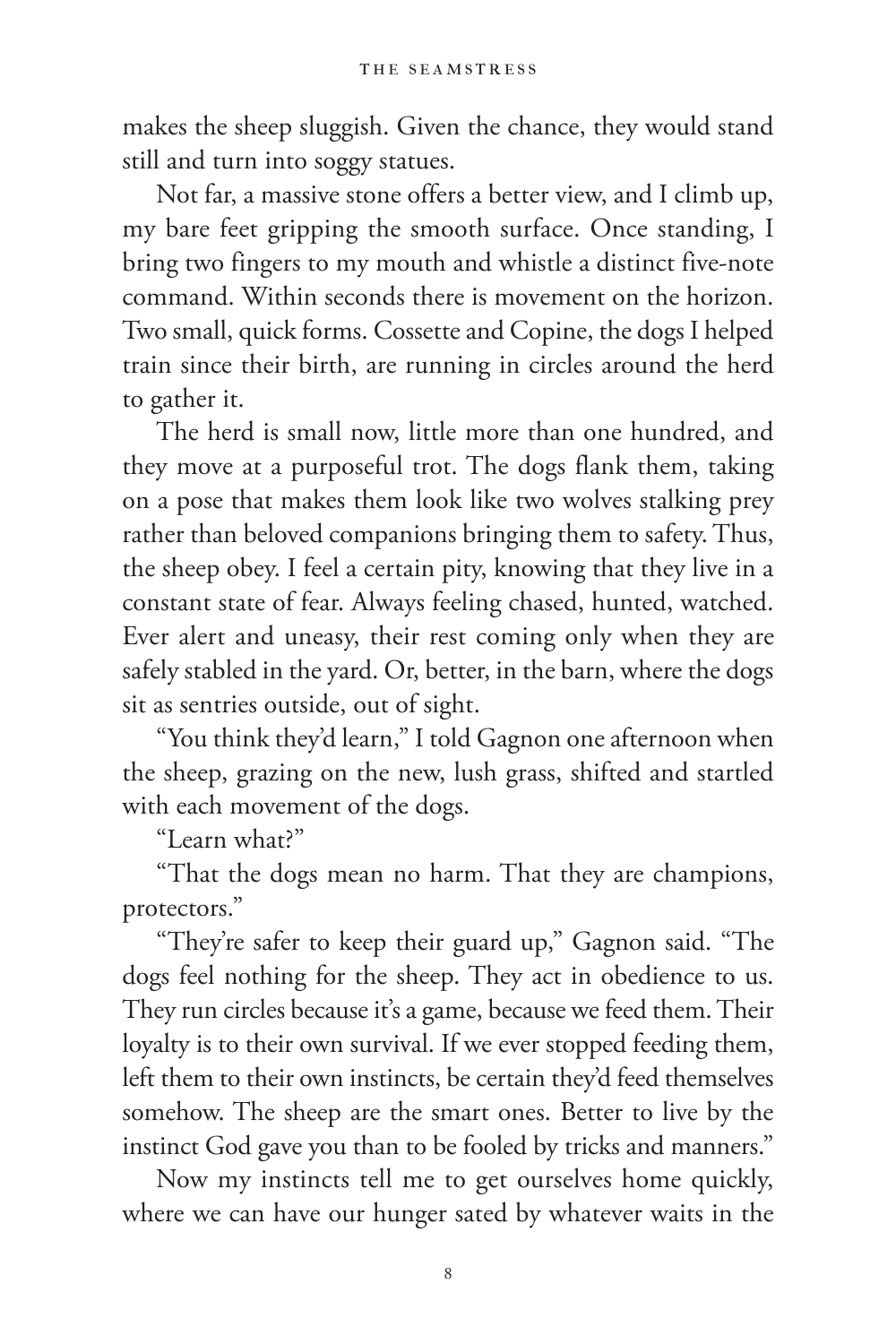pot before tucking ourselves safely up in our room. I blow another signal, and the dogs break, double back, and begin to run. The sheep run with them, their woolly heads filled with fear at the chase. When they are close enough, I whistle again. Cossette and Copine drop to the ground, and the sheep come to a dead stop, their hooves rooted in place.

There's a rumble of thunder in the distance, and by the time I return to Laurette, she is sitting up and waiting.

"We'll have to hurry," I say. "To beat the rain."

She waves me off. "Afraid you'll melt? Like you're made of sugar?"

I want to say something back, but hold my tongue. This has been characteristic of my cousin of late—short, barbed remarks that make me feel my status with her has changed. Not really an enemy, but a rival of sorts. For all of our lives we have occupied the same space in the world, but there are moments like this one where I feel her nudging me away.

And so we walk. A brisk pace, but comfortable, the sheep behind and then beside us, responding to the pace set by the dogs, who seem much more eager to reach shelter than we do. The drops begin when we are in sight of the farm. It's nestled in a valley, bordered by a stream. There's a large, fenced corral for the sheep, as well as a long, flat building to house them in the winter and on nights like tonight. Gagnon's own house is a simple stone structure, and I can see smoke coming from the chimney promising a good fire and supper. By the time we arrive at the gate, the storm has broken out in earnest and Gagnon, wearing a waxed wool coat and broad-brimmed hat, meets us on the path.

"Go in!" he shouts above the storm. "I'll get them settled."

We obey, breaking into a run, new, soft mud beneath our toes. Every hour of a day spent beneath the sun washes away, our sweat replaced by sweet, fresh rivulets, our skin cooled.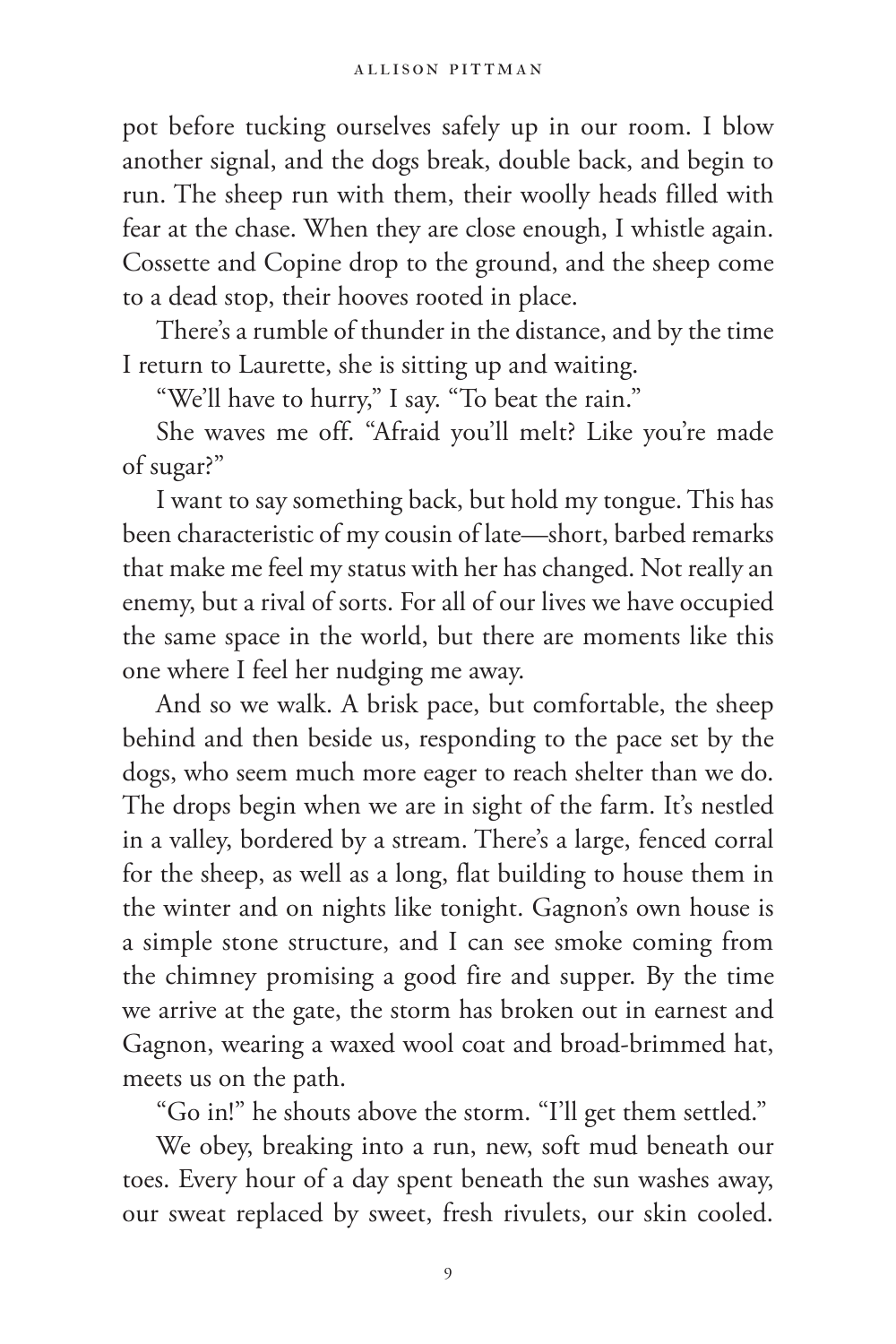We take off our sodden caps and unfasten our hair, raking our fingers through to distribute the wet. How disheveled we must look when we finally burst through Gagnon's door, thoroughly soaked, teeth chattering.

"W-we have to ch-change," Laurette says. "Or we'll catch our death."

"Change into what?" I have one other dress—same as she and it is across the yard hanging on a hook next to my bed.

"Here."

I follow her into the great room, where a long trunk sits beneath a window, its lid a cushioned seat. Inside, Gagnon keeps blankets and linens. With the authority of a mistress, Laurette opens it, rummages through, and takes out an old, yellowed shirt and two blankets.

"Strip down and put this on." I obey, comforted by her maternal tone, but feel a new onslaught of cold when my skin is bare. She strips, too, and I'm struck—not for the first time how much more of a woman she is than I. True, she's almost three years older, but she'd already developed the soft curves of her body when she was my age. While I'm rolling up the shirtsleeves, I'm aware of the thinness of the material that falls past my knees. Such a garment would not suit Laurette. She might as well wear nothing.

In fact, she seems prepared to do just that, wrapping the thin blanket around her shoulders, holding the ends tight against her as she shivers by the fire. With her back to me, I notice a small hole right in the middle of the fabric, just atop her backside. Moths, I suspect, eating right where the blanket had been folded in the trunk.

"Let me see that," I say. "Take it off. I have an idea. Bend down." This, because I barely reach her chin, and I slip the blanket over her head.

While rifling through the contents of the trunk, Laurette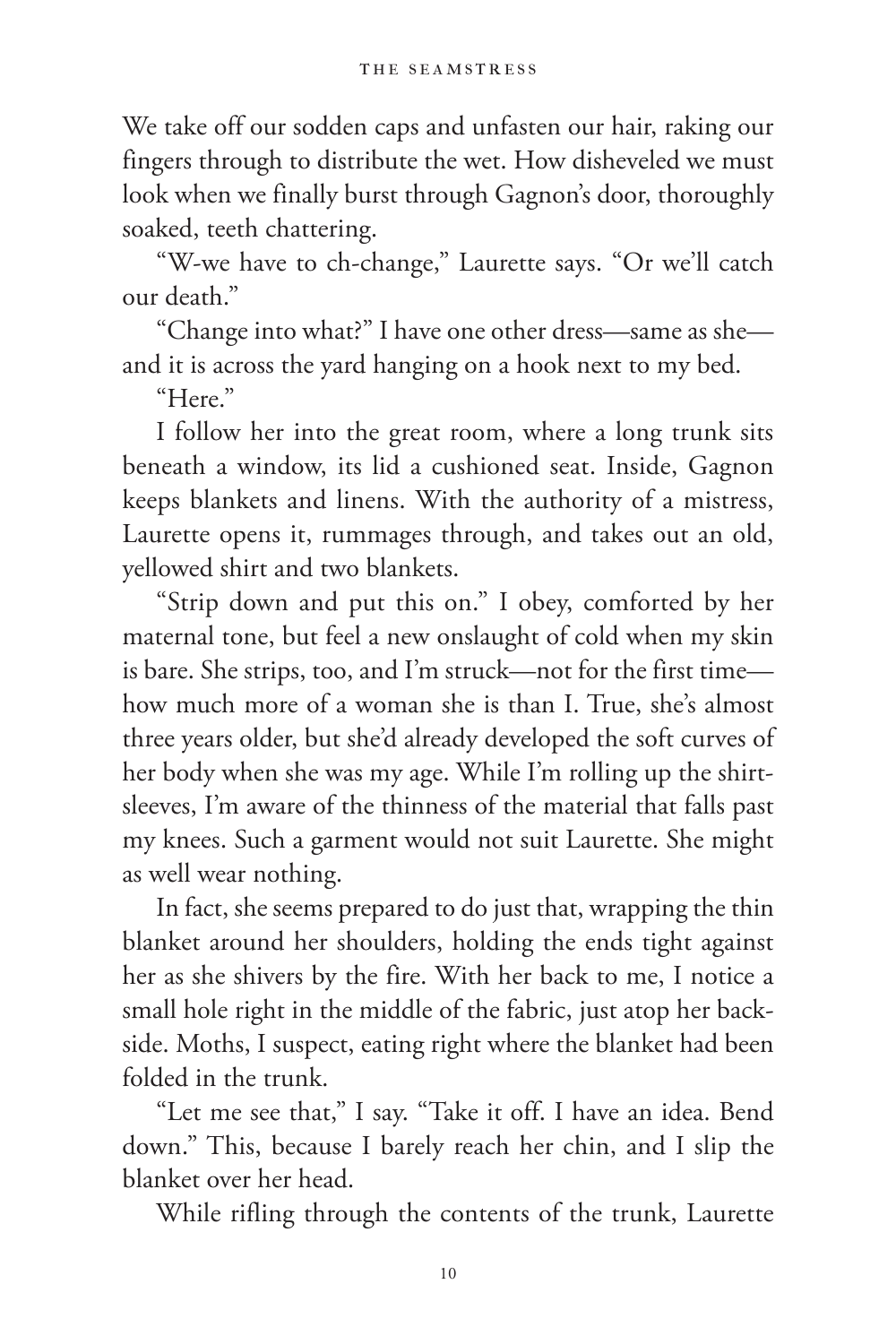had tossed a long strip of linen to the side. Picking it up now, I place it across her stomach, thread it through a smaller mothhole near the small of her back, and wrap it back around, securing the loose blanket with a knot at her waist. The result is a dress, its hem long past her knees, the sleeves wide like tulips at her elbows. There's a clean line of color across her chest, outlining the bodice of her daily dress. Here, the fabric takes a sharp plunge beneath it, creating a soft V shape and an unprecedented view of the figure beneath.

"Aren't you the clever one, *Cousine*?" She puts her hands on her hips and parades around the room.

"It'll do to keep you warm, at least."

We gather our wet clothes and spread them out on the floor in front of the fire. Laurette steps carefully between our garments and ladles out a bowl of soup for herself, then one for me.

"Shouldn't we wait for Gagnon?"

"He'd want us to be warm on the inside and out. He's good that way, *non*?"

"He is." I accept the bowl, my hands gradually growing warm through the wood, and blow on its contents. There are large chunks of vegetables—carrots and turnips and onion but no traces of meat. Still, the soup is flavorful and filling, and in my hunger I slurp it from the wooden spoon so quickly it burns the roof of my mouth. It's not long before I am full. Or, at least, full enough. Before either of us can be tempted to ladle a second portion, I take my bowl—and Laurette's—and dunk them in the bucket of wash water before returning them to the cupboard.

Outside, the storm rages so loudly it takes a while to distinguish a pounding on the door from the sound of thunder.

"You locked the door?" I cross the room to open it, as Laurette shows no sign of getting up from her comfortable slouch by the fire.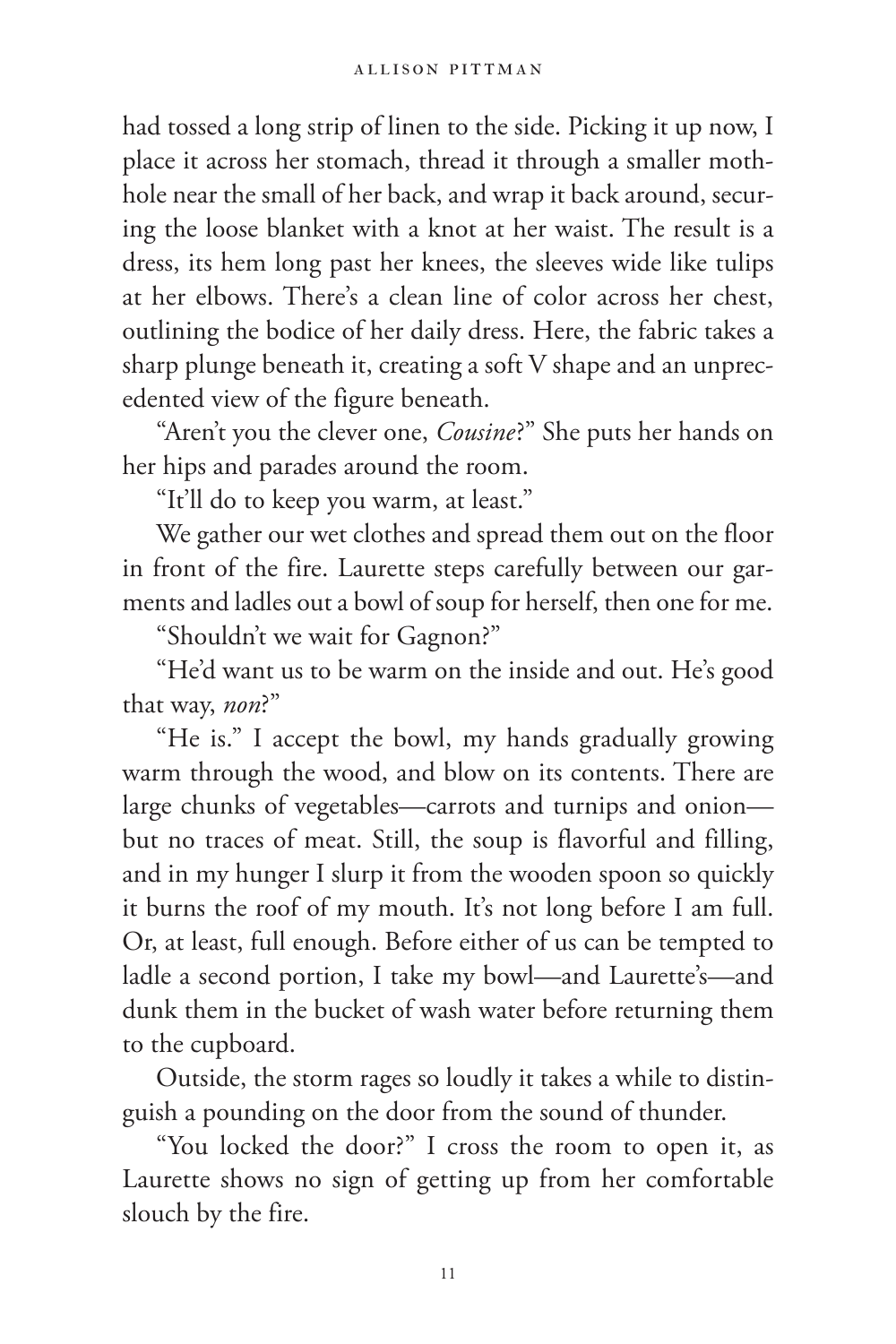"Couldn't very well have him coming in while we were changing, could we?"

Scowling over my shoulder, I lift the heavy latch and let the wind push the door. Gagnon enters, rain pouring off his cloak creating a puddle on the floor. He hangs it on a spike and I fetch a bowl to place underneath it, all while he feigns irritation, saying, "That's a fine thing, to lock a man out of his own home on such a night."

"Come, sit," I invite, "and warm up. I'll fetch you a bowl."

He waves me off, but comes to his high-backed chair by the hearth, staring not into the flames, but at the empty dresses stretched across the floor. His is a handsome face, with broad features that give him an appeal much younger than his years. Though Laurette and I are nothing like the girls we were when we first arrived, he remains unchanged. True, he is our patron, but the years between us seem compressed. On evenings like this, I can easily make the mistake of thinking we are peers.

He wears his hair cropped close, joking that it gives him a sense of camaraderie with his sheep during shearing season, and a thin beard stretches across his cheeks and chin. He rubs it now, absently, and I know in this very moment he is lost in the memory of the woman who wore one of those dresses before. My own means nothing, as it was handed down to me two years ago when Laurette could no longer fit into it. But the other, the blue, once belonged to Gagnon's wife, dead since the year before Laurette and I came to live here. The dress looks like an empty life rumpled on the floor, and I don't doubt Gagnon is remembering the sight of his wife within it.

A clap of thunder startles all of us, and the room is lit white by lightning. We all laugh nervously.

"Doesn't seem to be letting up anytime soon," Gagnon says. "Short walk to the barn will soak you to the bone. Best plan to stay in the house tonight."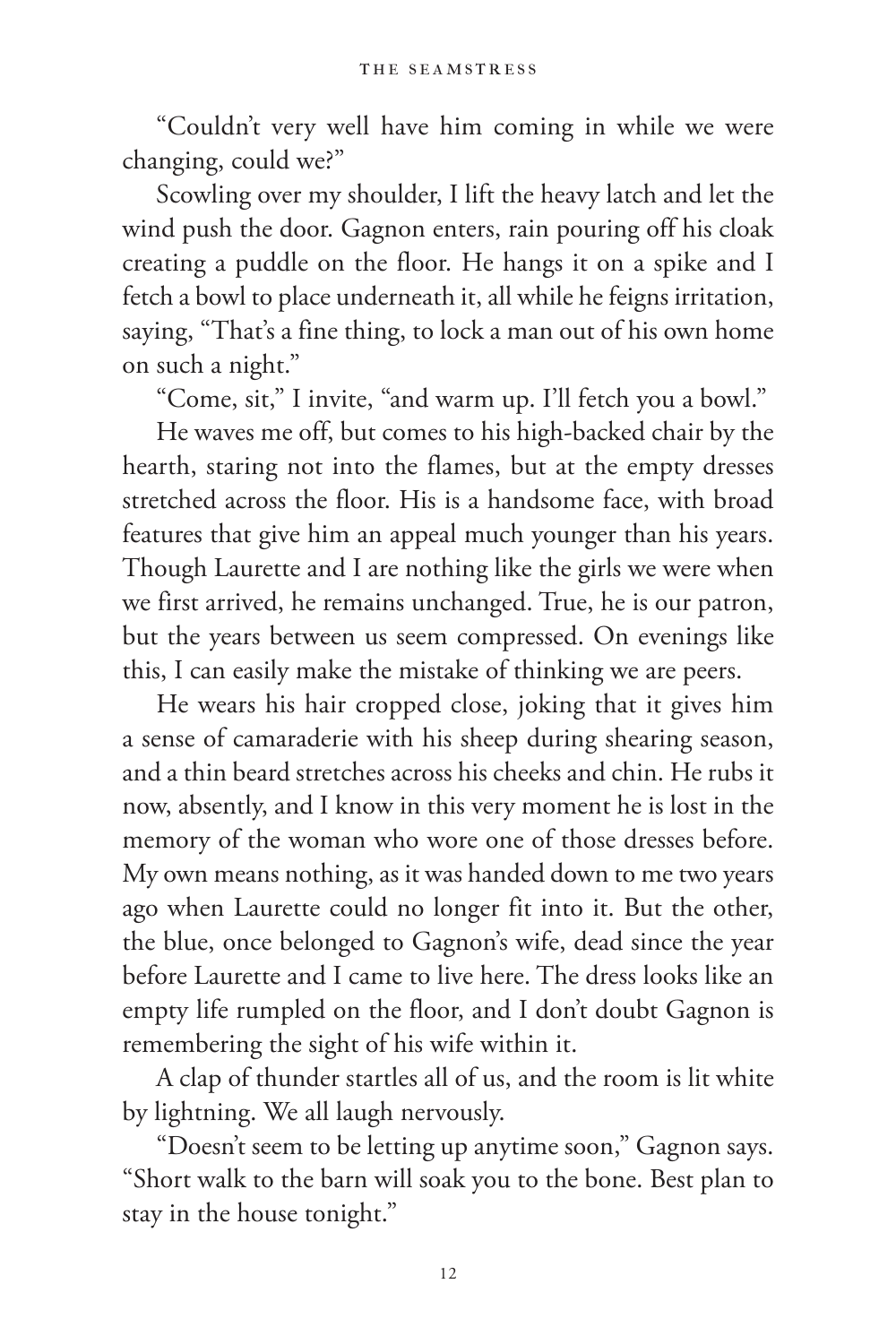"If you think so," Laurette says, stretching her arms and legs, arching her back like a cat on a cushion. "I could curl up right here and go to sleep. I already have my blanket."

"I see that." Gagnon squints and takes on a teasing tone. "You look like a monk."

I am quick to defend my work. "She doesn't, either!"

But lazy Laurette finds the energy to join the joke. She gets up from the chair and adopts a posture of piety, folding her hands on an imaginary belly, and chanting nonsense syllables meant to sound like Latin in the deepest voice she can muster.

"There's no hood," I protest, though the two ignore me. "And it's the wrong color. Since when have you ever seen a monk in anything other than black? Except maybe brown. But never anything quite so—"

"Fashionable?" In an instant, Laurette changes everything, becoming a woman of the queen's court, one hand held aloft, the other fitted nicely at her waist.

I am not at all amused by the spectacle. "What do you know about fashion?" It's a mean comment, and I'm instantly sorry for the awkward way Gagnon leans back into his chair, avoiding the inevitable conflict.

"As much as you, I imagine."

"Girls." With a single, soft word, Gagnon has choked our argument, and Laurette falls back into her chair, sullen. I take up a spot on the trunk bench under the window, my elbows propped on the sill, and watch the rain. It is thick, pouring down the glass in rivulets, distorting the reflected image of Gagnon behind me.

We've slept on the floor, trading the comfort of our straw ticking and feather pillows for that of a fire, and my bones—young as they are—pay the price in the morning. Sharp pain between

 $\sqrt{\frac{1}{2}}$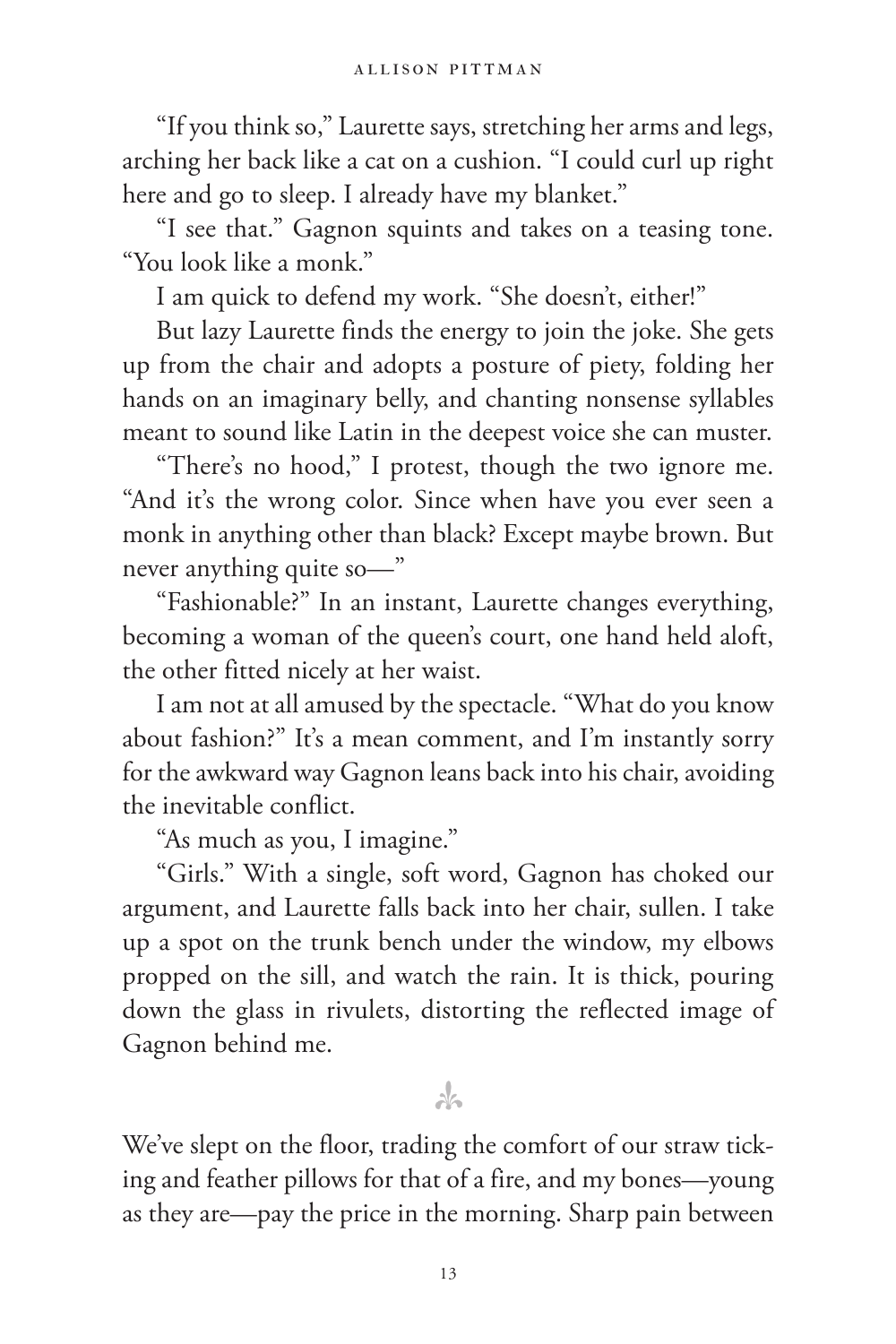my narrow shoulders, a hard chestnut at the base of my spine. There's little light in the room, and I've been awakened by the silent crow of my own mind telling me to rise and begin the day, though the sounds of sleep all around me make me wonder what type of beginning this day may have. The only movement I perceive in Laurette is the steady rise and fall of her breast, and the door to Gagnon's room is closed without the thinnest ribbon of light showing through its seams.

Outside, the rain still falls, but without the drama of the night before. Just a steady pour, a single sound, impossible to imagine it is made of so many millions of singular drops.

Creaking like an old woman, I stand and patter my bare feet to the door, opening it to find the gray outside only a few shades lighter than that within. The yard is a great, brown sea, and somewhere across it waits a cow and five goats to be milked, along with dogs to be let loose after a night's confinement.

My dress is on the drier side of damp, so I put it on over Gagnon's old shirt and, taking a liberty I know he would have granted, put his coat on over that. Holding the coat to keep the hem out of the mud, I slosh across the yard—quick enough to keep my toes from getting mired, but not so quick as to risk slipping. Once at the barn, I reach for the latch, high up so the dogs won't open it for the cow's escape, and find it has already been dislodged. That's when I peer through and notice the interior is warm with lamplight, and when I press my ear to a tiny crack in the door, I hear the steady *vsh, vsh, vsh* of the cow's milk above the steady hum of rain.

*"Qui est-ce?"* I know it might be Gagnon. He would not bother with his coat for such a short trek across the yard, but I'd heard nothing of his leaving the house. Heart clenched with the fear that it might be some vagabond escaping the rain, I inch the door open, prepared to bolt back to the house for safety.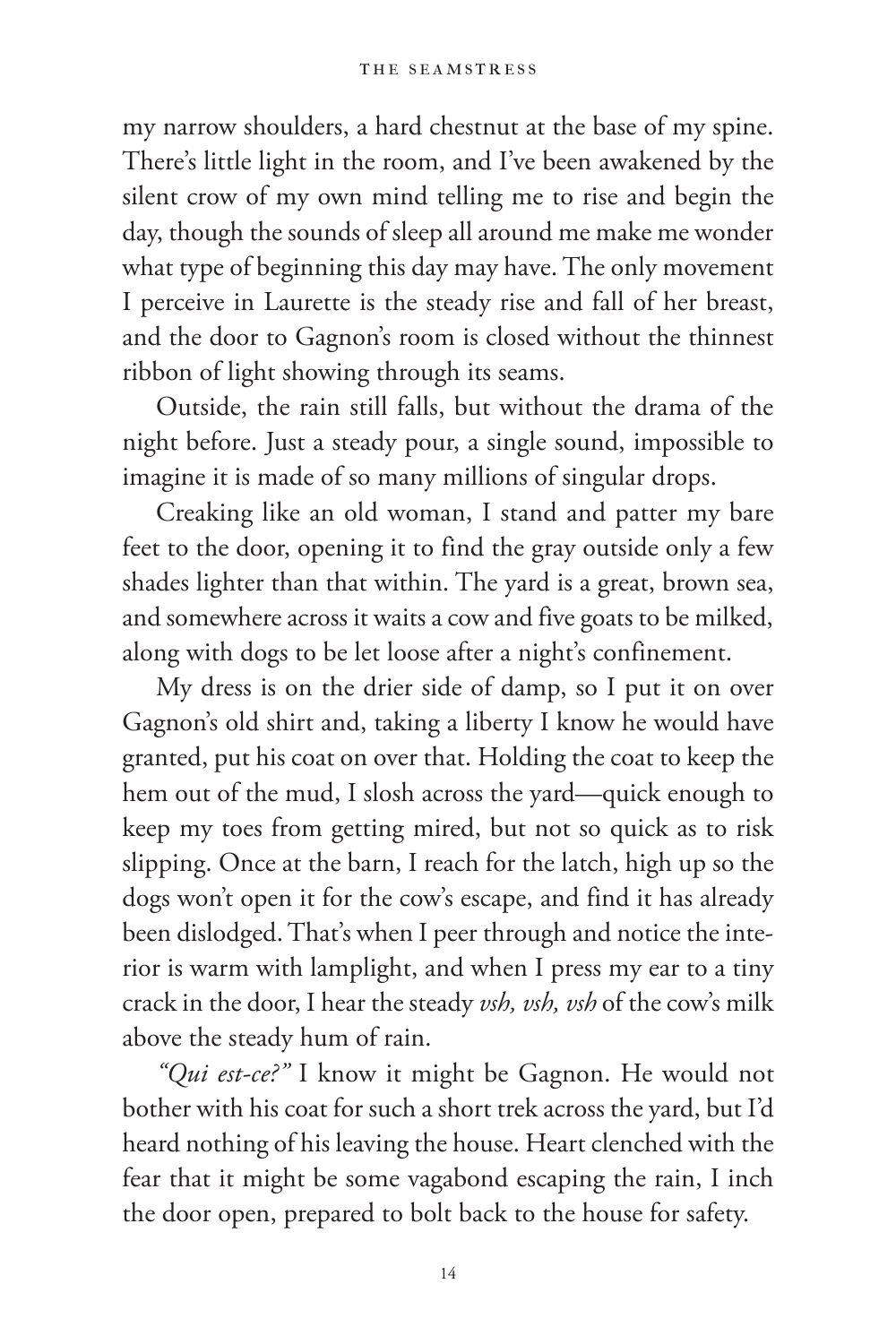"*Tiens*, Renée." The voice is familiar, masculine. Comforting. *"C'est moi."*

Marcel.

Immediately, my fear is alleviated. Marcel Moreau is anything but a stranger. Not to us, not to anyone in Mouton Blanc. As far as we know, he has no family, and can claim no roof as his own, yet he has no problems finding shelter. Our little barn is a favorite of his, and I regularly climb down from our loft to find him sleeping on a bed of straw. This morning my only surprise is to find him industrious as he works the cow's udder, extracting streams of sweet, warm milk.

"It's you," I say, thankful to have the cow's flank between us so he will not know what a pleasant surprise he really is.

A few more squirts and the rough horse blanket falls from his shoulders, leaving him naked to his breeches. His shirt, like our dresses, lies flat on a hay bale, drying. After a moment, I avert my eyes.

"Has Gagnon finally put you to work, then?" I slip out of the greatcoat and hang it next to the rake.

"You're a fine one to talk. All of you lazing abed in the castle there, while this poor old girl is about to burst. I couldn't sleep with her groaning."

"Well, for that I thank you. On her behalf as well."

My thought had been to change into my second dress, but not with Marcel within eyesight below. To me he is a man, though I know him to be nineteen— just a year older than Laurette, but in possession of a mysterious charm that keeps him often at the edge of my thoughts, and my person nearly frays with nerves. He is, simply, more handsome than anything I could conjure from my imagination. Gagnon likes to tease and say he is "pretty," with delicate features, perfect teeth, and hair that springs in an explosion of curls reaching to his shoulders. Usually he corrals them into a tail at the nape of his neck, tied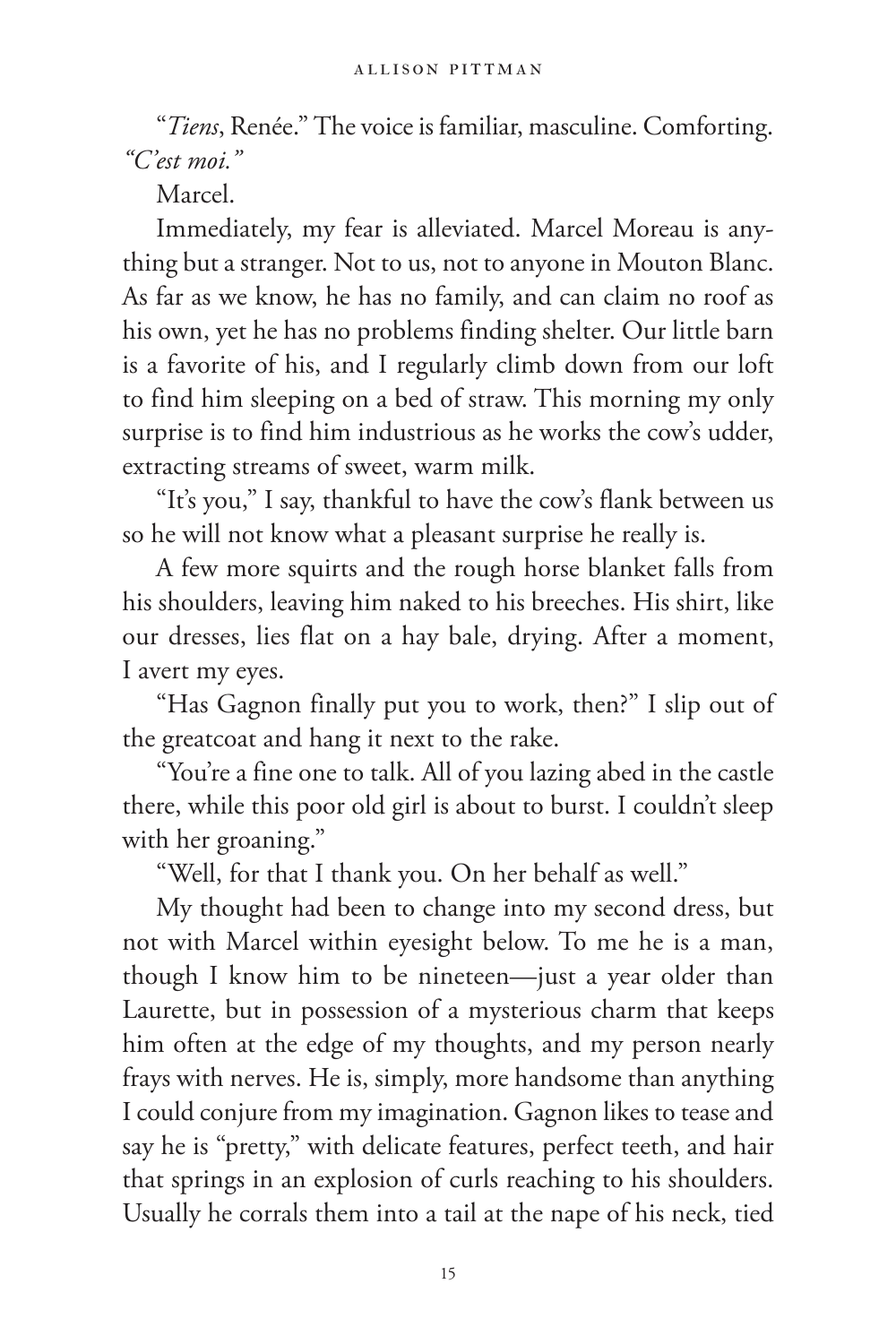with whatever ribbon has lately been given to him by a village girl. But now—like mine—his locks have been left free to dry.

"So, you were caught in the rain?"

"Yes." He continues to milk with perfect rhythm. "Rather, thrust out into it. The accommodations I'd secured for myself became, shall we say, stormy? But I knew here I would find a welcome spot on the floor and a good solid roof, if nothing else."

I've only the faintest notion of what *nothing else* implies, but enough to make my cheeks burn despite the chill, and my legs feel like they've turned to mud beneath my skirt. Gagnon always speaks about Marcel in a cautionary tone, saying any man who loves that many women can only truly love himself. Always, Marcel is welcome at our table, welcome to a spot by Gagnon's hearth, even welcome to shelter in our barn, but Laurette and I have been warned, with absolute clarity of intent, that we are to be on guard in his presence, lest we fall as so many other girls before us.

Cossette and Copine had escaped out into the rain the minute I opened the door, and I spy them now, waiting for a command to come back in. This I give, then hold up my hands against the spattering of water as they shake their coats dry.

"Well," I say once my own laughter dies down, "it doesn't look like it's going to let up anytime soon. Bring the milk in when you've finished. I'll ask Laurette to make us a batch of bread porridge for breakfast. And there's tea."

"*Merci*. I'll be in directly."

I think of Laurette, lounging on the floor in her makeshift blanket dress and decide I'd better move quickly. Without further conversation, I climb up to our cozy loft and find my basket. Knowing today will be largely spent indoors, I might as well take advantage of the time. I look around, briefly, for anything Laurette might want for a day of leisure. Finding nothing, I grab my comb and two pair of warm stockings and head back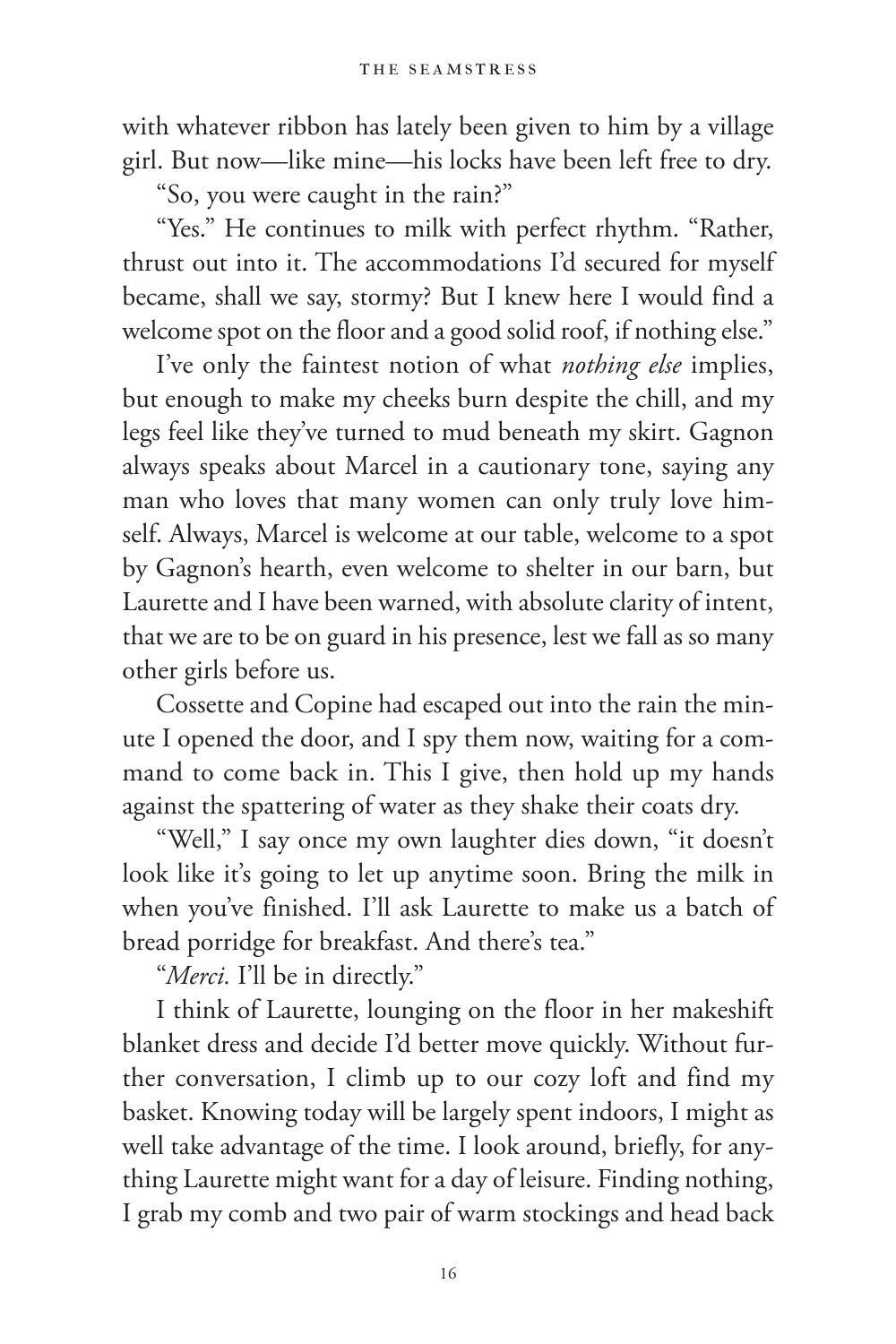down the ladder, pausing at the bottom rung to enjoy the sound newly added to the morning. Marcel, just under his breath, sings an unfamiliar tune. Its lyrics are nothing more than the hiss of soft consonants, and I want to ask him to sing louder, clearer, but something tells me it is a song I'm not meant to hear at all.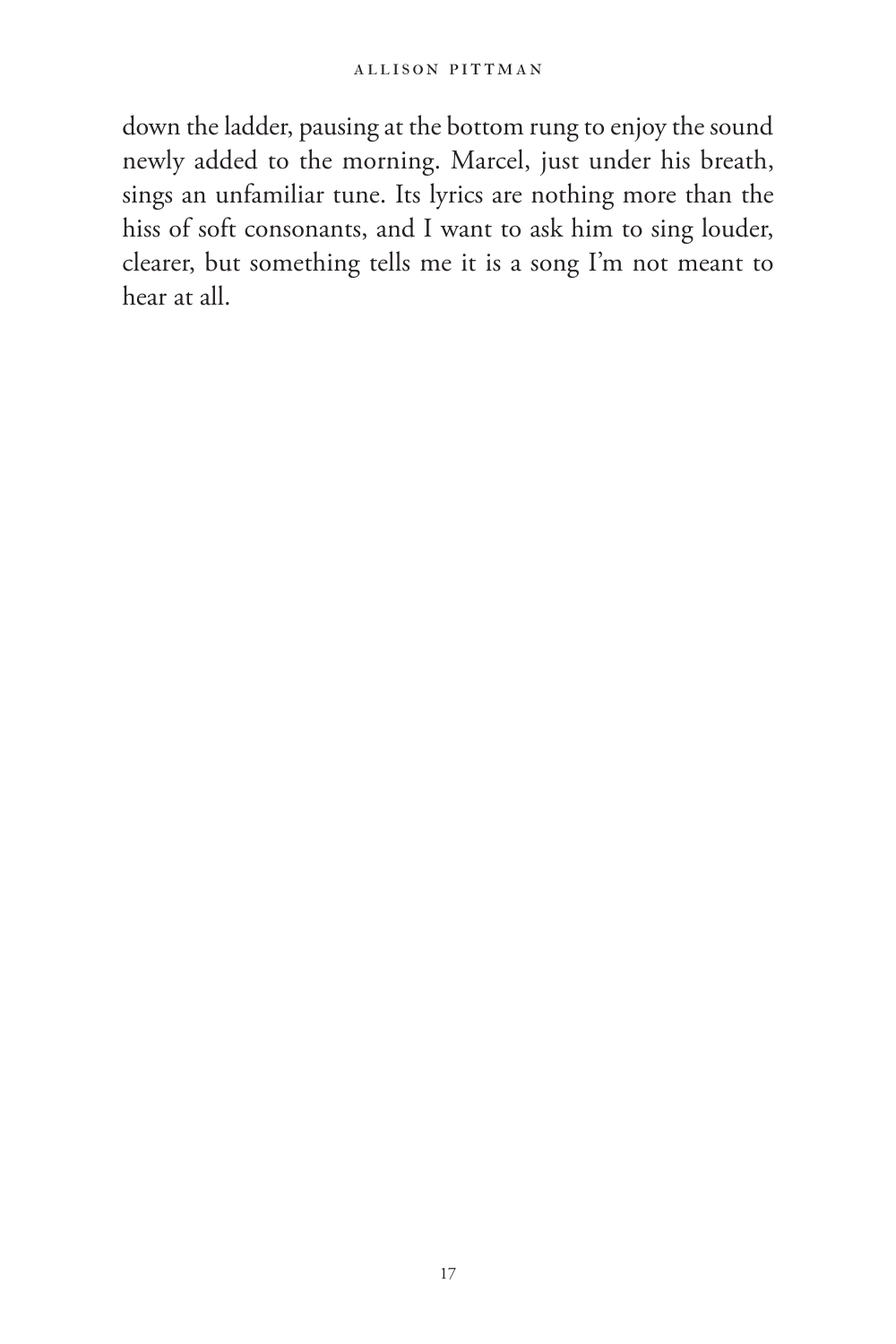## A Note from the Author

This story had its first spark of life when I was standing in front of a class of tenth-grade students, doing my due diligence as an English teacher, making them consider every nook and shadow of Charles Dickens's novel *A Tale of Two Cities*. In talking about the redemption of Sydney Carton and the role the little seamstress played, I tossed off a comment: "I would love to write the story of the seamstress." And for years, as the idea spun around in my head, more questions presented themselves. *How did she come to the guillotine? Why mention a cousin? Would anyone else even care about this?*

Then, in a flurry of Facebook messaging with my dear friend Rachel McMillan brainstorming story ideas, this idea that had been buried for years resurfaced. As usual, I feel blessed to be a part of the Tyndale House family, where acquisitions director Jan Stob caught the same enthusiasm. I am grateful for the opportunity to bring my stories to life through Tyndale House. Thank you, Kathy Olson, for not putting up with my nonsense.

Careful readers of *A Tale of Two Cities* will recognize the seamstress character immediately, and to them I apologize for a novel that is at least 50 percent spoiled. I do hope you'll appreciate how very much I love this work and have tried to be true